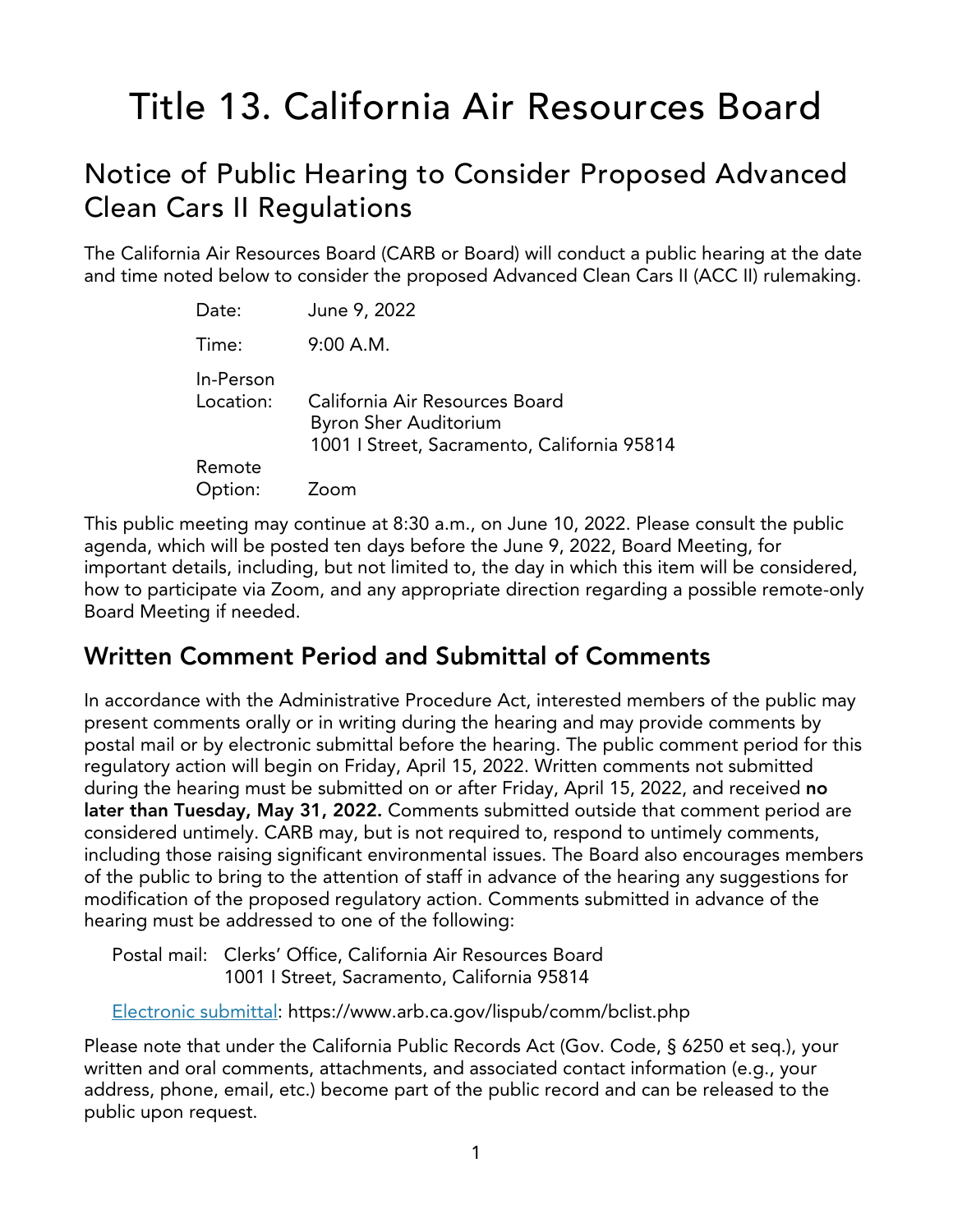Additionally, the Board requests but does not require that persons who submit written comments to the Board reference the title of the proposal in their comments to facilitate review.

# **Authority and Reference**

This regulatory action is proposed under the authority granted in California Health and Safety Code, sections 38560, 39002, 39003, 39500, 39600, 39601, 39602.5, 43013, 43016, 43018, 43101, 43104, 43105, and 43600. This action is proposed to implement, interpret, and make specific sections 38562, 39002, 39003, 39602.5, 39667, 43000, 43013, 43016, 43018, 43018.5, 43100, 43102, 43104, 43105, 43106, 43107, 43204, 43205.5, and 43600.

# **Informative Digest of Proposed Action and Policy Statement Overview (Gov. Code, § 11346.5, subd. (a)(3))**

Existing statutes declare that emissions from motor vehicles with internal combustion engines are a significant public health threat. Existing statutes direct the Board to "endeavor to achieve the maximum degree of emission reduction possible from vehicular and other mobile sources to accomplish the attainment of the state [ambient air quality] standards [for air pollution] at the earliest practicable date."[1](#page-1-0)

The Board has adopted numerous regulations, including those cited below that are proposed to be amended, to reduce harmful emissions from motor vehicles. These existing regulations establish emission standards for vehicle exhaust and evaporative emissions from vehicles with internal combustion engines. These existing regulations also require manufacturers of motor vehicles to produce and deliver for sale in California zero-emission vehicles in an increasing percentage of their total deliveries.

The Advanced Clean Cars II proposal regulations will amend and extend these existing regulations, identified below under Sections Affected, to further reduce harmful pollution from light- and medium-duty motor vehicles. The proposed regulations will increase the stringency of existing regulations to ensure emissions are reduced under a wider range of conditions under which vehicles are used and will transition new light-duty vehicle sales in California to 100% zero-emission by 2035. In addition to the substantive proposals, several conforming changes are proposed to related regulations to maintain consistency with existing regulations and maintain existing requirements in regulations that are not being proposed for amendment.

# **Sections Affected:**

Proposed adoption to California Code of Regulations, title 13, sections 1961.4, 1962.4, 1962.5, 1926.6, 1962.7, and 1962.8.

Proposed amendment to California Code of Regulations, title 13, sections 1900, 1961.2, 1961.3, 1962.2, 1962.3, 1965, 1968.2,1969, 1976, 1978, 2037, 2038, 2112, 2139, 2140, 2147, 2317, 2903.

<span id="page-1-0"></span><sup>1</sup> Health & Saf. Code, § 43018.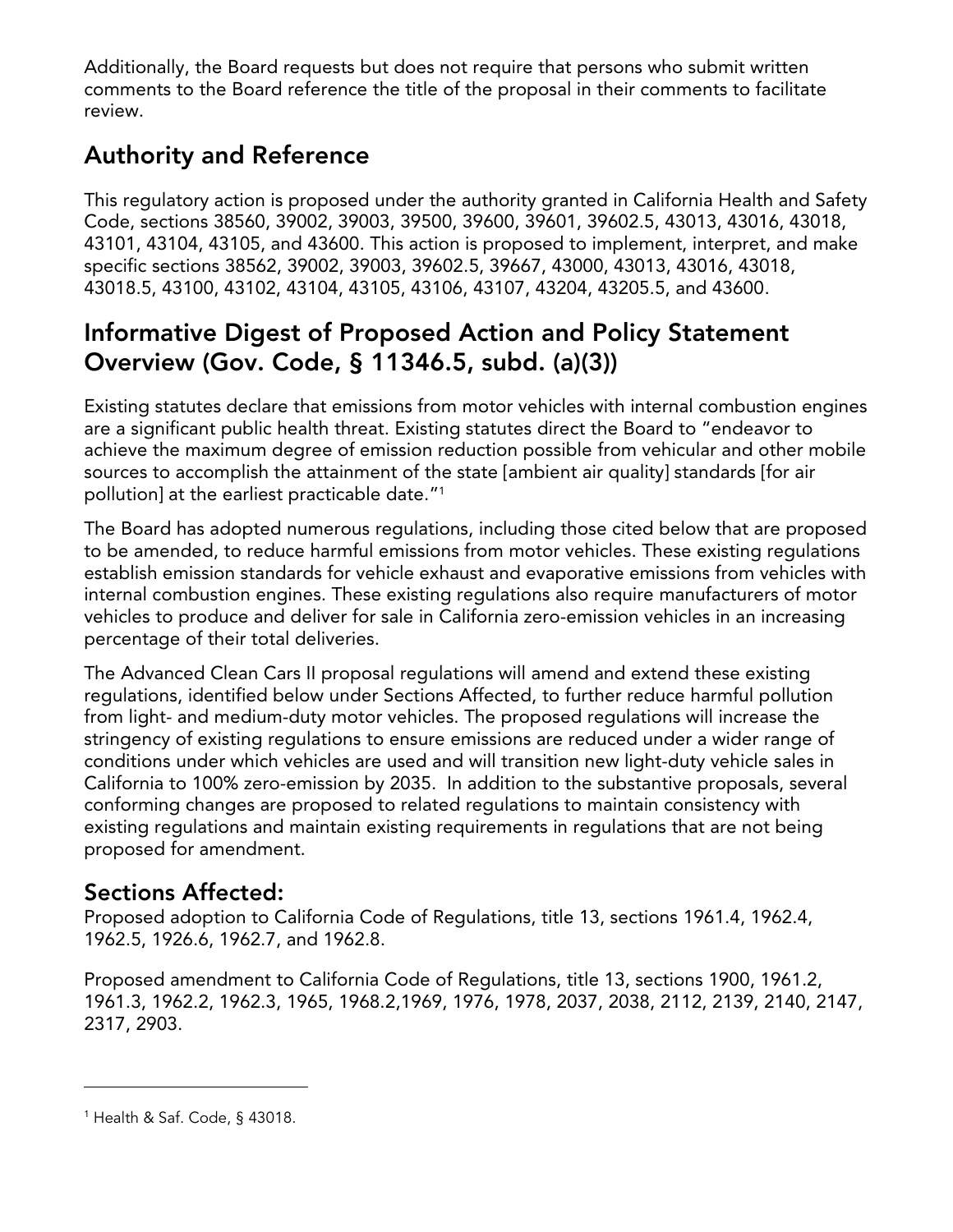# **Documents Incorporated by Reference (Cal. Code Regs., tit. 1, § 20, subd. (c)(3)):**

Although there are a number of documents that are incorporated by reference in the abovementioned adopted and amended regulations and their associated test procedures, which are themselves incorporated by reference into the regulations, only those documents that are newly incorporated by this rulemaking are noted below.

The following documents are incorporated by reference in the specified regulations:

- · SAE International, 2017. J1772: "Electric Vehicle and Plug in Hybrid Electric Vehicle Conductive Charger Coupler" as revised by SAE International in October 2017, in Section 1962.3 (c)(1) and Section 1962.4 (e)(3)(A)4.
- · SAE International, 2015. SAE J1962: SAE J1962 "Diagnostic Connector", July 2016 (SAE J1962), in Section 1962.5(b)
- · SAE International, 2022. SAE J1979-3 "E/E Diagnostic Test Modes: Zero Emission Vehicle Propulsion Systems on UDS (ZEVonUDS)", published draft March 2022 (SAE J1979-3), in Section 1962.5(b)
- · SAE International, 2021. SAE J1979-DA, "Digital Annex of E/E Diagnostic Test Modes", April 2021, in Section 1962.5(b)
- · SAE International, 2016. SAE J2012 "Diagnostic Trouble Code Definitions", December 2016 (SAE J2012), in Section 1962.5(b)
- · SAE International, 2013. SAE J2012-DA\_201812 "Digital Annex of Diagnostic Trouble Code Definitions and Failure Type Byte Definitions", December 2018 (SAE J2012-DA), in Section 1962.5(b)
- · SAE International, 2021. SAE J2984 "Chemical Identification of Transportation Batteries for Recycling" SEP 2021, (SAE J2984), in Section 1962.6 (b)(1)(A).
- · SAE International, 2020. SAE J2288 "Life Cycle Testing of Electric Vehicle Battery Modules", November 2020 (SAE J2288), in Section 1962.6 (b)(1)(B)
- · SAE International, 2017. J1930: "Electrical/Electronic Systems, Diagnostic Terms, Definitions, Abbreviations, and Acronyms - Equivalent to ISO/TR 15031-2," as revised by SAE International in March, 2017 (copyrighted), in Section 1969(f)(2)(K)1
- SAE International, 2014. J2403: "Medium/Heavy-Duty E/E Systems Diagnosis Nomenclature," as revised by SAE International in February, 2014 (copyrighted), in Section 1969(f)(2)(K)2
- · UL, LLC, 2016. UL 2594. "Standard for Electric Vehicle Equipment" as adopted by UL in December 2016, in Section 1962.3 (c)(3)(D)
- · International Standards Organization, 2015. ISO 18004:2015, "Information technology — Automatic identification and data capture techniques — QR Code bar code symbology specification", adopted February 2015, in Section 1962.6(b)(3)(B)
- · CARB 2021a. "Data Record Reporting Procedures for Over-the-Air Reprogrammed Vehicles and Engines Using SAE J1979-2", December 2021, in Section 1962.5(c)(6)(B).
- · "California 2015 Through 2025 Model Criteria Pollutant Exhaust Emission Standards and Test Procedures And 2017 And Subsequent Model Greenhouse Gas Exhaust Emission Standards and Test Procedures For Passenger Cars, Light-Duty Trucks, And Medium-Duty Vehicles", of which the title has changed, dated [INSERT DATE], reincorporated by reference with a changed title in sections 1961.2, 1965, 2037, and 2038, and is Appendix B-1 of the Initial Statement of Reasons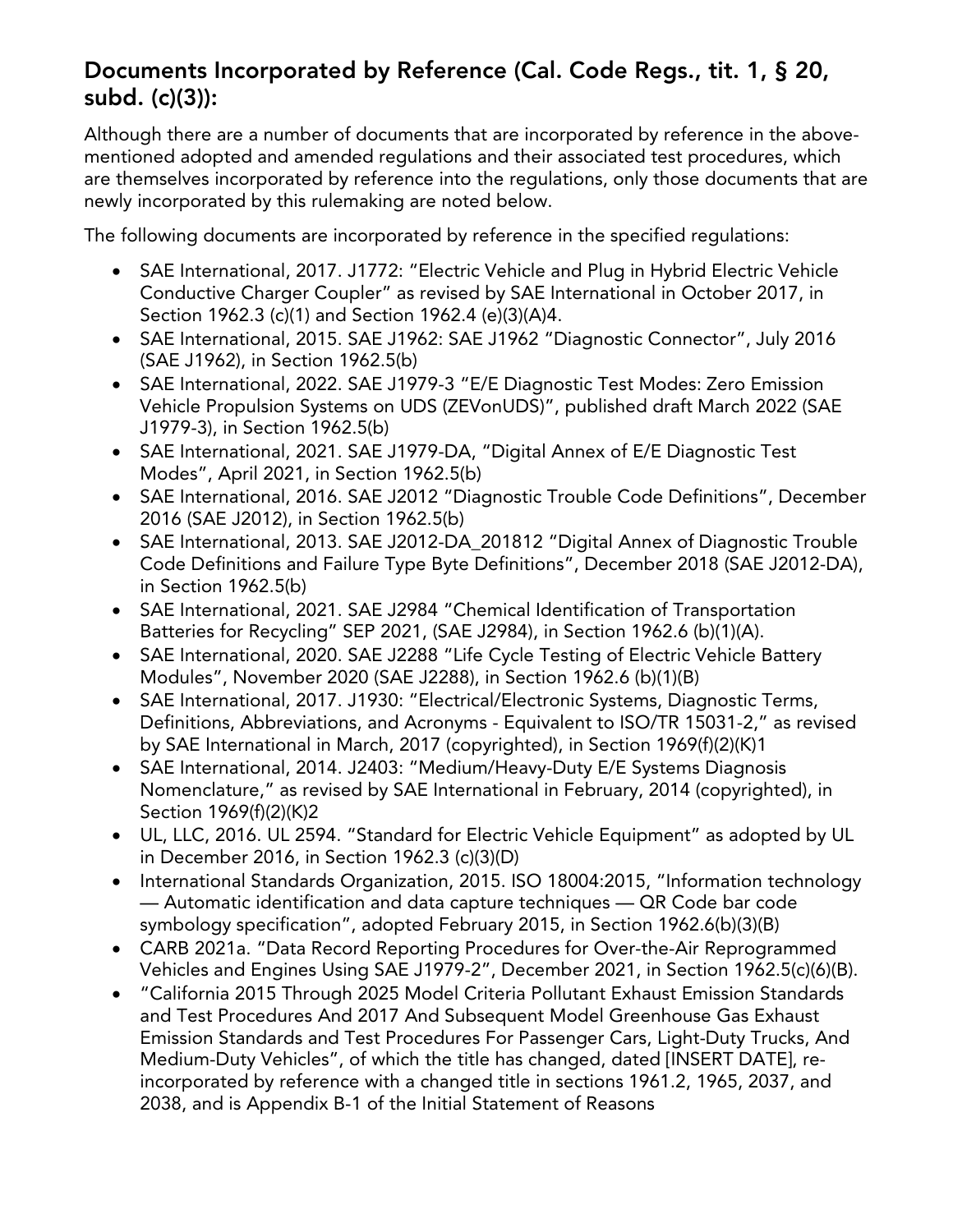- · "California 2026 And Subsequent Model Criteria Pollutant Exhaust Emission Standards and Test Procedures for Passenger Cars, Light-Duty Trucks, And Medium-Duty Vehicles", dated [INSERT DATE], in sections 1961.2, 1961.4, 1965, 2037, 2038, 2140, and 2903, is Appendix B-2 of the Initial Statement of Reasons
- · "California Evaporative Emission Standards and Test Procedures For 2001 Through 2025 Model Passenger Cars, Light-Duty Trucks, Medium-Duty Vehicles, And Heavy-Duty Vehicles And 2001 And Subsequent Model Motorcycles", adopted August 1999, amended [INSERT DATE], re-incorporated by reference with a changed title in section 1976, and is Appendix B-3 of the Initial Statement of Reasons
- · "California Evaporative Emission Standards and Test Procedures For 2026 And Subsequent Model Year Passenger Cars, Light-Duty Trucks, Medium-Duty Vehicles, And Heavy-Duty Vehicles", dated [INSERT DATE], in section 1976, and is Appendix B-4 of the Initial Statement of Reasons
- · "California Refueling Emission Standards and Test Procedures For 2001 And Subsequent Model Motor Vehicles", adopted August 1999, amended [INSERT DATE], in Section 1978 to reflect new amended date, and is Appendix B-5 of the Initial Statement of Reasons
- · "California Non-Methane Organic Gas Test Procedures For 2017 And Subsequent Model Year Vehicles", dated [INSERT DATE], in Section 1961.4, and in Section 1961.2 to reflect new amended date, and is Appendix B-6 of the Initial Statement of Reasons
- · "California Test Procedures For Evaluating Substitute Fuels And New Clean Fuels In 2015 And Subsequent Years" amended [INSERT DATE], in Section 2137 to reflect new amended date, and is Appendix B-7 of the Initial Statement of Reasons
- · "California Exhaust Emission Standards and Test Procedures For 2018 Through 2025 Model Zero-Emission Vehicles and Hybrid Electric Vehicles, In The Passenger Car, Light-Duty Truck And Medium-Duty Vehicle Classes", of which the title has changed, dated [INSERT DATE], re-incorporated by reference with a changed title in sections 1961.2 and1962.2, and is Appendix B-8 of the Initial Statement of Reasons
- · "California Test Procedures for 2026 and Subsequent Model Zero-Emission Vehicles and Plug-In Hybrid Electric Vehicles, in the Passenger Car, Light-Duty Truck and Medium-Duty Vehicle Classes", dated [INSERT DATE], incorporated by reference in section 1961.4 and 1962.4, and is Appendix B-9 of the Initial Statement of Reasons

The following documents are incorporated by reference in the "California 2015 through 2025 Model Criteria Pollutant Exhaust Emission Standards and Test Procedures and 2017 and Subsequent Model Greenhouse Gas Exhaust Emission Standards and Test Procedures for Passenger Cars, Light-Duty Trucks, and Medium-Duty Vehicles":

· SAE International, 2017. J1930: "Electrical/Electronic Systems, Diagnostic Terms, Definitions, Abbreviations, and Acronyms - Equivalent to ISO/TR 15031-2," as revised by SAE International in March, 2017. Copyrighted.

The following documents are incorporated by reference in the "California 2026 and Subsequent Model Criteria Pollutant Exhaust Emission Standards and Test Procedures for Passenger Cars, Light-Duty Trucks, and Medium-Duty Vehicles":

· ASTM Standard D975, 2021. "Standard Specification for Diesel Fuel," ASTM International, West Conshohocken, PA, 2010. Copyrighted.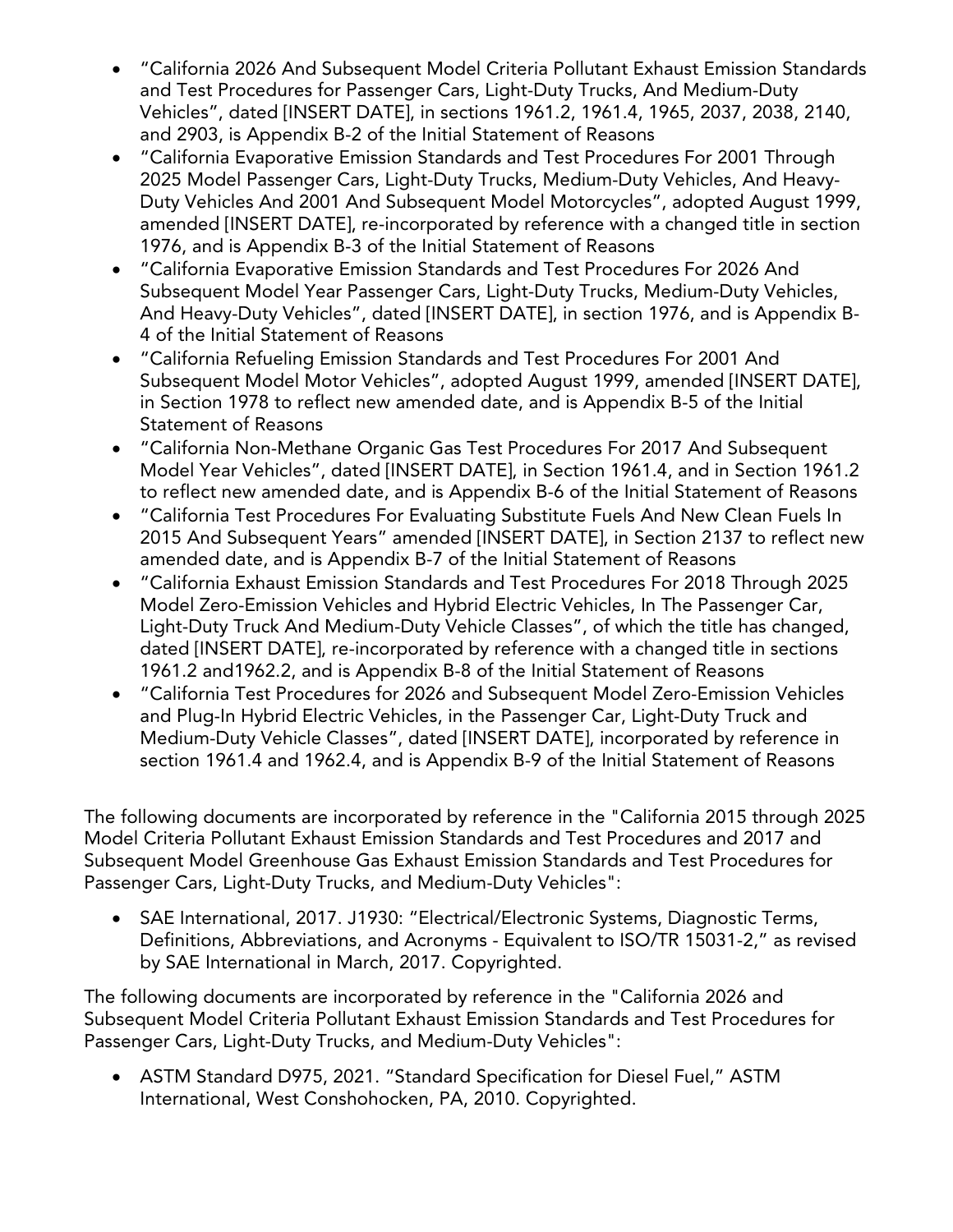- · ASTM Standard D5769, 2010. "Standard Test Method for Determination of Benzene, Toluene, and Total Aromatics in Finished Gasoline by Gas Chromatography/Mass Spectrometry," ASTM International, West Conshohocken, PA, 2010. Copyrighted.
- · SAE International, 2010. J1711: "Recommended Practice for Measuring the Exhaust Emissions and Fuel Economy of Hybrid-Electric Vehicles, Including Plug-in Hybrid Vehicles," as revised by SAE International in June, 2010. Copyrighted.
- · SAE International, 2017. J1930: "Electrical/Electronic Systems, Diagnostic Terms, Definitions, Abbreviations, and Acronyms - Equivalent to ISO/TR 15031-2," as revised by SAE International in March, 2017. Copyrighted.
- · SAE International, 2017. J1979: "E/E Diagnostic Test Modes," as revised by SAE International in February, 2017. Copyrighted.
- · SAE International, 2020. J2807: "Performance Requirements for Determining Tow-Vehicle Gross Combination Weight Rating and Trailer Weight Rating," as revised by SAE International in February, 2020. Copyrighted.

The following documents are incorporated by reference in the "California Evaporative Emission Standards and Test Procedures For 2026 And Subsequent Model Year Passenger Cars, Light-Duty Trucks, Medium-Duty Vehicles, And Heavy-Duty Vehicles":

· "California 2026 And Subsequent Model Criteria Pollutant Exhaust Emission Standards and Test Procedures for Passenger Cars, Light-Duty Trucks, And Medium-Duty Vehicles", dated [INSERT DATE], Appendix B-2 to the Initial Statement of Reason (ISOR)

The following documents are incorporated by reference in the "California Refueling Emission Standards and Test Procedures For 2001 And Subsequent Model Motor Vehicles":

- · "California 2026 And Subsequent Model Criteria Pollutant Exhaust Emission Standards and Test Procedures for Passenger Cars, Light-Duty Trucks, And Medium-Duty Vehicles", dated [INSERT DATE], Appendix B-2 to the Initial Statement of Reason (ISOR)
- · "California Test Procedures for 2026 and Subsequent Model Zero-Emission Vehicles and Plug-In Hybrid Electric Vehicles, in the Passenger Car, Light-Duty Truck and Medium-Duty Vehicle Classes", dated [INSERT DATE], Appendix B-9 to the Initial Statement of Reason (ISOR)
- · "California Evaporative Emission Standards and Test Procedures For 2026 And Subsequent Model Year Passenger Cars, Light-Duty Trucks, Medium-Duty Vehicles, And Heavy-Duty Vehicles", dated [INSERT DATE], Appendix B-4 to the Initial Statement of Reason (ISOR)

The following documents are incorporated by reference in the "California Non-Methane Organic Gas Test Procedures For 2017 And Subsequent Model Year Vehicles":

· "California 2026 And Subsequent Model Criteria Pollutant Exhaust Emission Standards and Test Procedures for Passenger Cars, Light-Duty Trucks, And Medium-Duty Vehicles", dated [INSERT DATE], Appendix B-2 to the Initial Statement of Reason (ISOR)

The following documents are incorporated by reference in the "California Test Procedures For Evaluating Substitute Fuels And New Clean Fuels In 2015 And Subsequent Years":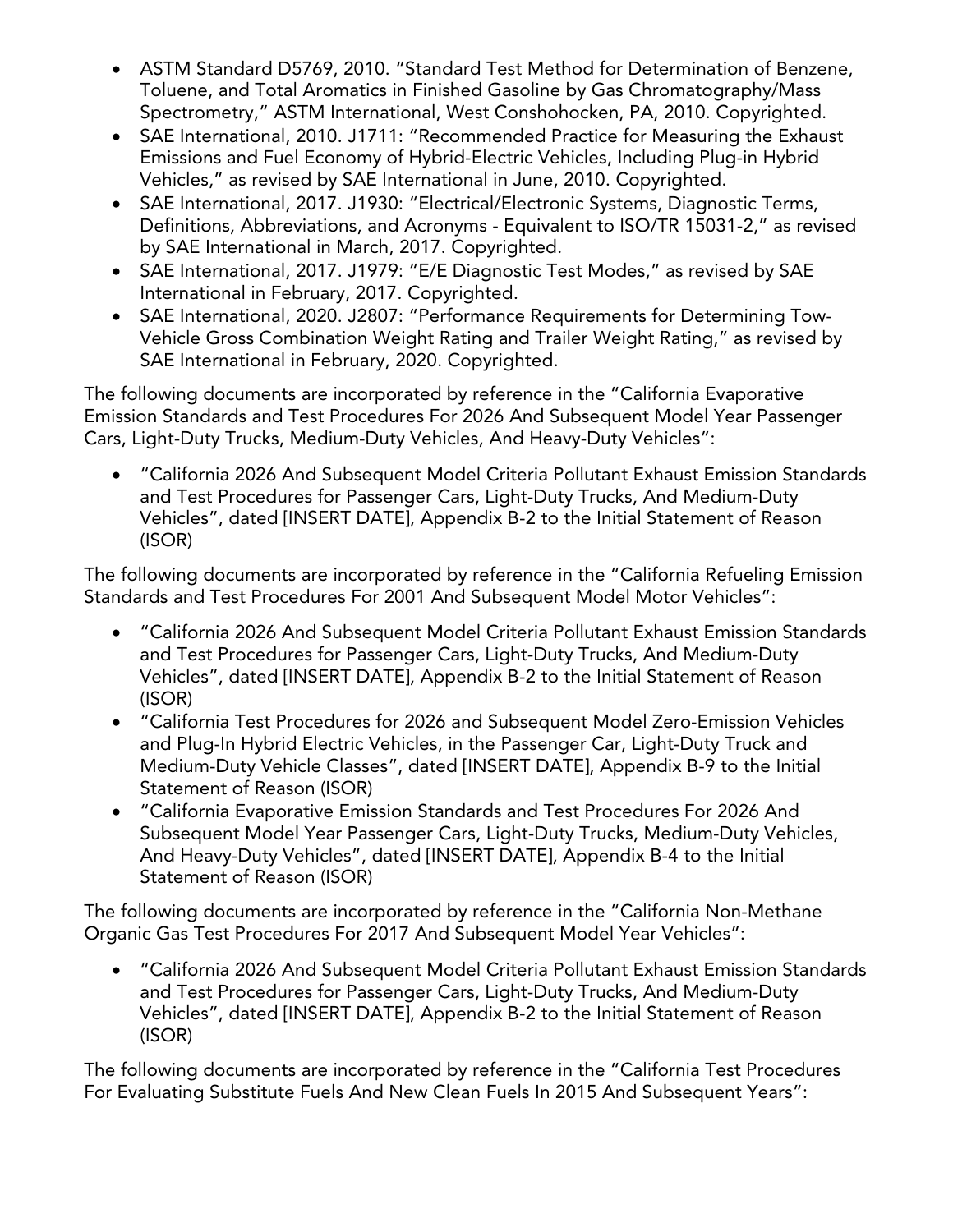· "California 2026 And Subsequent Model Criteria Pollutant Exhaust Emission Standards and Test Procedures for Passenger Cars, Light-Duty Trucks, And Medium-Duty Vehicles", dated [INSERT DATE], Appendix B-2 to the Initial Statement of Reason (ISOR)

The following documents are incorporated by reference in the "California Test Procedures for 2026 and Subsequent Model Zero-Emission Vehicles and Plug-In Hybrid Electric Vehicles, in the Passenger Car, Light-Duty Truck and Medium-Duty Vehicle Classes"

- · "California 2026 and Subsequent Model Criteria Pollutant Exhaust Emission Standards and Test Procedures for Passenger Cars, Light-Duty Trucks, and Medium-Duty Vehicles", dated [INSERT DATE], Appendix B-2 to the Initial Statement of Reason (ISOR)
- · "California Evaporative Emission Standards and Test Procedures for 2001 and Subsequent Model Motor Vehicles", amended [INSERT DATE], Appendix B-4 to the ISOR
- · SAE International, 2021. SAE J1634. "Battery Electric Vehicle Energy Consumption and Range Test Procedure," April 2021
- · SAE International, 2010. SAE J1711. "Recommended Practice for Measuring the Exhaust Emissions and Fuel Economy of Hybrid-Electric Vehicles, Including Plug-in Hybrid Vehicles," June 2010
- · SAE International, 2014. SAE J2572. "Recommended Practice for Measuring Fuel Consumption and Range of Fuel Cell and Hybrid Fuel Cell Vehicles Fueled by Compressed Gaseous Hydrogen" October 2014.

# **Background and Effect of the Proposed Regulatory Action:**

ACC II is critical to meeting California's public health and climate goals and meeting State and federal air quality standards. Mobile sources are the greatest contributor to emissions of criteria pollutants and greenhouse gases (GHG) in California, accounting for about 80 percent of ozone precursor emissions and approximately 50-percent of statewide GHG emissions, when accounting for transportation fuel production and delivery.<sup>[2](#page-5-0)</sup> The emission reductions from the ACC II proposal are critical to achieving multiple State programs and policies for reducing emissions and stabilizing the climate. The reductions are necessary to reach carbon neutrality by 2045 according to the draft 2022 Scoping Plan Update, which is set to be heard by the Board later in June 2022. $^{\rm 3}$  $^{\rm 3}$  $^{\rm 3}$  The 2022 State Strategy for the State Implementation Plan (SIP) Strategy also relies on reducing criteria pollutant emissions to attain the federal ambient ozone standards, including oxides of nitrogen (NOx) from

<span id="page-5-0"></span><sup>&</sup>lt;sup>2</sup> CARB 2021a. California Air Resources Board. 2021. "2020 Mobile Source Strategy." Released September 28, 2021. Accessed January 31, 2022. *[https://ww2.arb.ca.gov/sites/default/files/2021-](https://ww2.arb.ca.gov/sites/default/files/2021-09/Proposed_2020_Mobile_Source_Strategy.pdf) [09/Proposed\\_2020\\_Mobile\\_Source\\_Strategy.pdf](https://ww2.arb.ca.gov/sites/default/files/2021-09/Proposed_2020_Mobile_Source_Strategy.pdf)*.

<span id="page-5-1"></span><sup>3</sup> For more information, see CARB Scoping Plan Website: *[https://ww2.arb.ca.gov/our-work/programs/ab-32](https://ww2.arb.ca.gov/our-work/programs/ab-32-climate-change-scoping-plan) [climate-change-scoping-plan](https://ww2.arb.ca.gov/our-work/programs/ab-32-climate-change-scoping-plan)*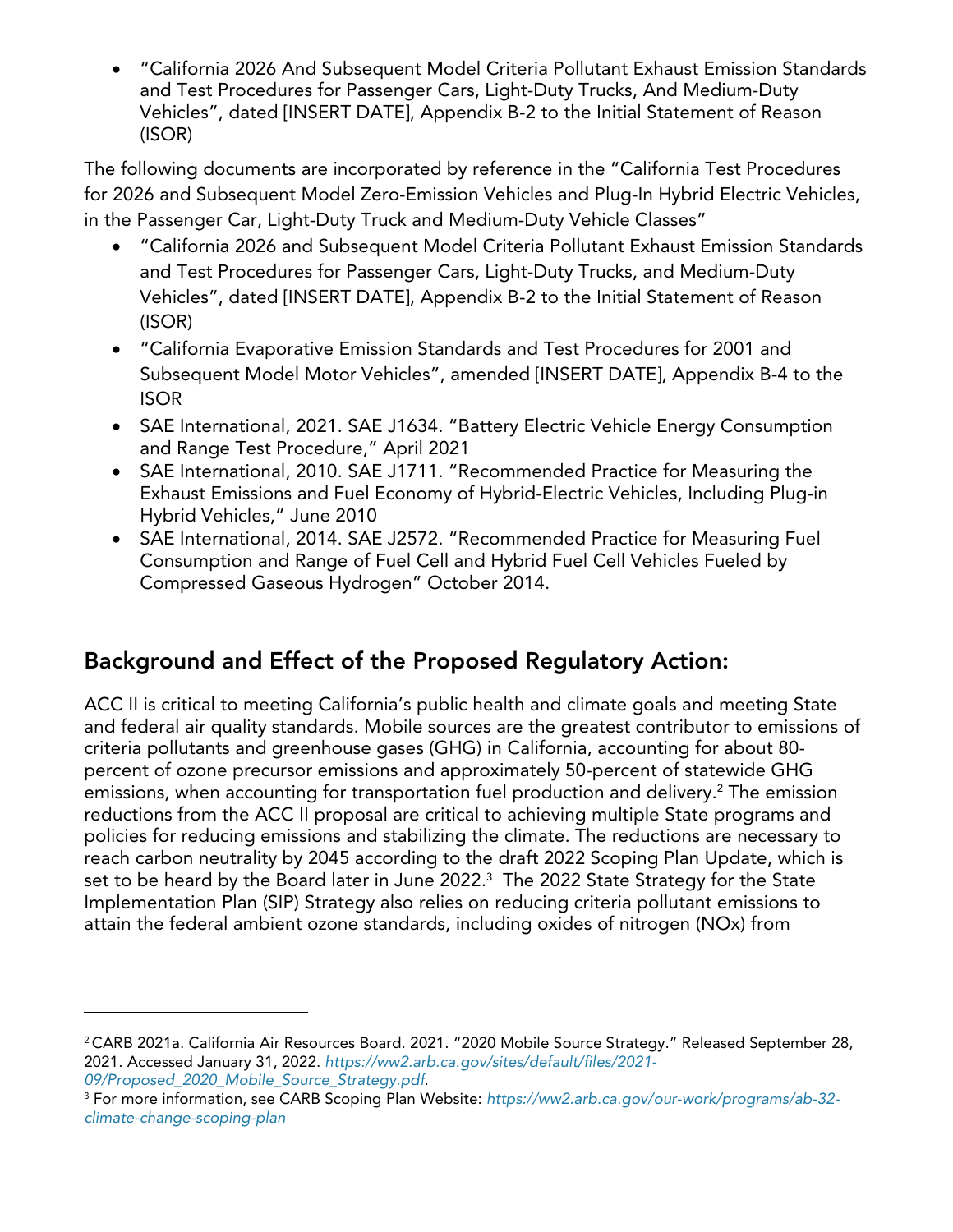passenger vehicles necessary to attain the smog standard for ozone by 2037 in the South Coast air basin. [4](#page-6-0)

The ACC II regulatory proposal will drive the sales of zero emission vehicles (ZEV) and the cleanest-possible plug-in hybrid-electric vehicles (PHEV) to 100-percent in California by the 2035 model year, all while reducing smog-forming emissions from new ICEVs in the fourth iteration of the Low Emission Vehicle (LEV) regulation. Additionally, the proposed ZEV assurance measures, which include proposals to set minimum warranty and durability requirements, increase vehicle serviceability, and streamline charging and battery labeling, will help ensure consumers can successfully replace their ICEVs within California households with new or used vehicles that meet their needs for transportation with far fewer harmful emissions, thereby protecting the emission benefits of the program.

### **Objectives and Benefits of the Proposed Regulatory Action:**

The primary goals of the Proposed Regulation are to transition the new light-duty vehicle fleet to ZEVs and PHEVs and clean-up Internal Combustion Engine Vehicles (ICEVs) to reduce emissions of criteria, toxic, and greenhouse gas pollutants. Emissions from motor vehicle engines hurt public health, welfare, the environment, and the climate in multiple interrelated ways. Reducing emissions of one kind of pollutant supports reducing emissions of others and contributes to decreasing the severity of their impacts.<sup>[5](#page-6-1)</sup> In addition, the Proposed Regulation would make the ZEVs more reliable by requiring minimum technical requirement and establishing ZEV assurance measures.

Following the Board's direction in 2017 after hearing an update on industry's success meeting the existing Advanced Clean Cars standards, [6](#page-6-2) staff developed the proposed ACC II regulations. The proposals go beyond the existing state and federal GHG emission standards, which have been adopted by CARB and U.S. Environmental Protection Agency (EPA), respectively, and which will remain in effect[7](#page-6-3) . Staff's proposal aims to further curb criteria, toxic, and GHG emissions through increased LEV program stringency, requirements to ensure emissions are reduced under real-world operating conditions that are not adequately addressed by existing test procedures, and by accelerating the transition to ZEVs beginning with the 2026 model year through both increased stringency of ZEV sales requirements and associated requirements to support wide-scale adoption and use. The proposed amendments do not encompass substantive updates to CARB's existing greenhouse gas emission standards that are part of the existing ACC program in Section 1961.3 of title 13 of the California Code of Regulations.

<span id="page-6-0"></span><sup>4</sup> CARB 2022a. California Air Resources Board. 2022. "Draft 2022 State Strategy for the State Implementation Plan." Released January 31, 2022. Accessed February 1, 2022. *[https://ww2.arb.ca.gov/sites/default/files/2022-](https://ww2.arb.ca.gov/sites/default/files/2022-01/Draft_2022_State_SIP_Strategy.pdf) [01/Draft\\_2022\\_State\\_SIP\\_Strategy.pdf](https://ww2.arb.ca.gov/sites/default/files/2022-01/Draft_2022_State_SIP_Strategy.pdf)*.

<span id="page-6-1"></span><sup>5</sup> *See* ISOR, Section II.A., Need for Emission Reductions, discussing the "climate penalty."

<span id="page-6-2"></span><sup>6</sup> CARB 2017a. California Air Resources Board. 2017. "Advanced Clean Cars Midterm Review: Resolution 17-3." March 24, 2017. Accessed March 4, 2022. *[https://ww2.arb.ca.gov/sites/default/files/2020-](https://ww2.arb.ca.gov/sites/default/files/2020-02/acc_mtr_resolution_17_3_ac.pdf) [02/acc\\_mtr\\_resolution\\_17\\_3\\_ac.pdf](https://ww2.arb.ca.gov/sites/default/files/2020-02/acc_mtr_resolution_17_3_ac.pdf)*.

<span id="page-6-3"></span> $7$  CARB will continue to work closely with its federal agency partners as it considers whether to revise its GHG exhaust emission standards in a future proposal.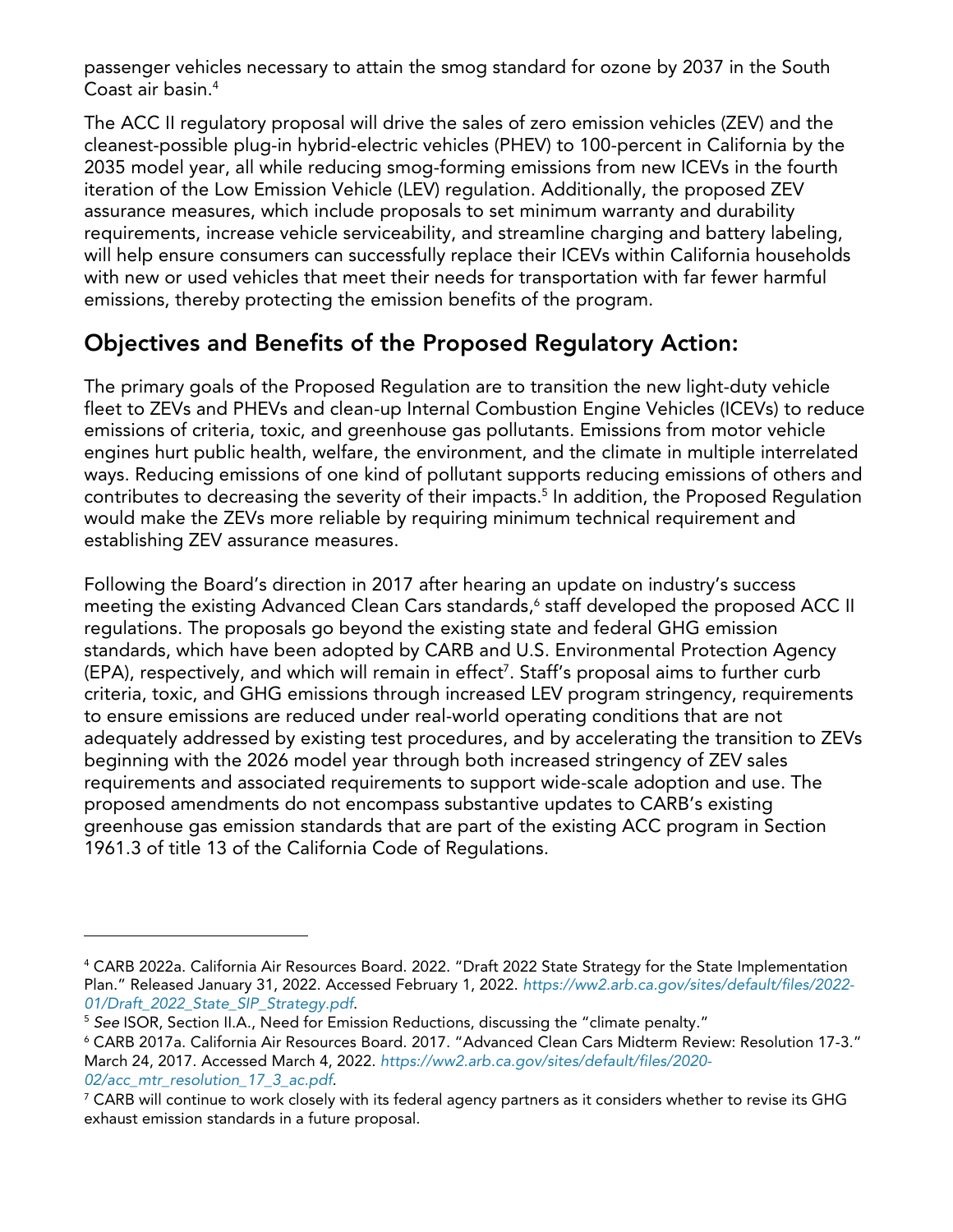Staff's proposal builds upon many decades of CARB regulations seeking to reduce emissions from light-duty passenger cars and trucks. Transitioning to zero-emission technology for every on- and off-road mobile sector is essential for meeting near- and long-term emission reduction goals mandated by statute, with regard to both ambient air quality and climate requirements.[8](#page-7-0) This has been affirmed by every planning document released by CARB in the last 10 years. Not only is zero-emission technology needed to reduce smog-forming emissions from mobile sources, it is also the key strategy for reducing greenhouse gases.

The proposed ACC II program would increase new vehicle sales of battery electric vehicles (BEVs), plug-in hybrid electric vehicles (PHEVs), and fuel-cell electric vehicles (FCEVs) and reduce emissions from the remaining new ICEVs sold. Increased use of ZEVs penetrating the California fleet will reduce emissions from every stage of the use of conventional combustion fuels for transportation. These are upstream emissions from petroleum extraction, transportation, refining, and distribution, called well-to-tank (WTT), and downstream, or tankto-wheel (TTW) vehicle emissions from tailpipes and evaporative emissions from fuel systems. Together, these emissions are called well-to-wheel, or WTW.

The proposed regulations will decrease every category of emissions: GHGs; criteria pollutants like hydrocarbons (HC), oxides of nitrogen (NOx), and fine particulate matter (PM2.5); and toxic emissions. Through the proposed regulation, Californians will breathe air that will have undergone a cumulative reduction over the period of 2026 to 2040 of 30.1 tons  $NO_{X}$ , 2.0 tons PM<sub>2.5</sub> and 57.1 MMT of  $CO_2$  emissions (well-to-wheel emissions accounting for fuel production). The proposal will lead to an estimated 1,272 fewer cardiopulmonary deaths; 208 fewer hospital admissions for cardiovascular illness; 249 fewer hospital admissions for respiratory illness; and 639 fewer emergency room visits for asthma.

# **Comparable Federal Regulations:**

The proposed regulations address two aspects of motor vehicle emissions, one for exhaust and evaporative emissions from conventional vehicles and another for zero-emission vehicles. There are no comparable federal zero-emission vehicle regulations, and the regulations for conventional vehicles do not duplicate or conflict with federal regulations that address the same issues. To the extent they are different from existing federal regulations they are authorized by law and are justified by their substantial additional benefits to human health, public welfare, and the environment described throughout this Notice, the Initial Statement of Reasons, and other supporting material.

Currently, California's LEV III and U.S. EPA's Tier 3 vehicle emission standards and other emission-related requirements for conventional vehicles have largely been harmonized, to enable the regulated industry to design and produce a single product line of vehicles that can be certified to both U.S. EPA and CARB emission standards and sold in all 50 states.

However, as discussed in Chapter IV of the Staff Report: Initial Statement of Reasons (ISOR), the LEV III and Tier 3 vehicle emission standards do not adequately reduce excess emissions that occur during real-world driving conditions or prevent backsliding of emissions from ICEVs as the fleet transitions to ZEVs. The proposed LEV IV regulations focus on achieving

<span id="page-7-0"></span><sup>8</sup> CARB 2021a.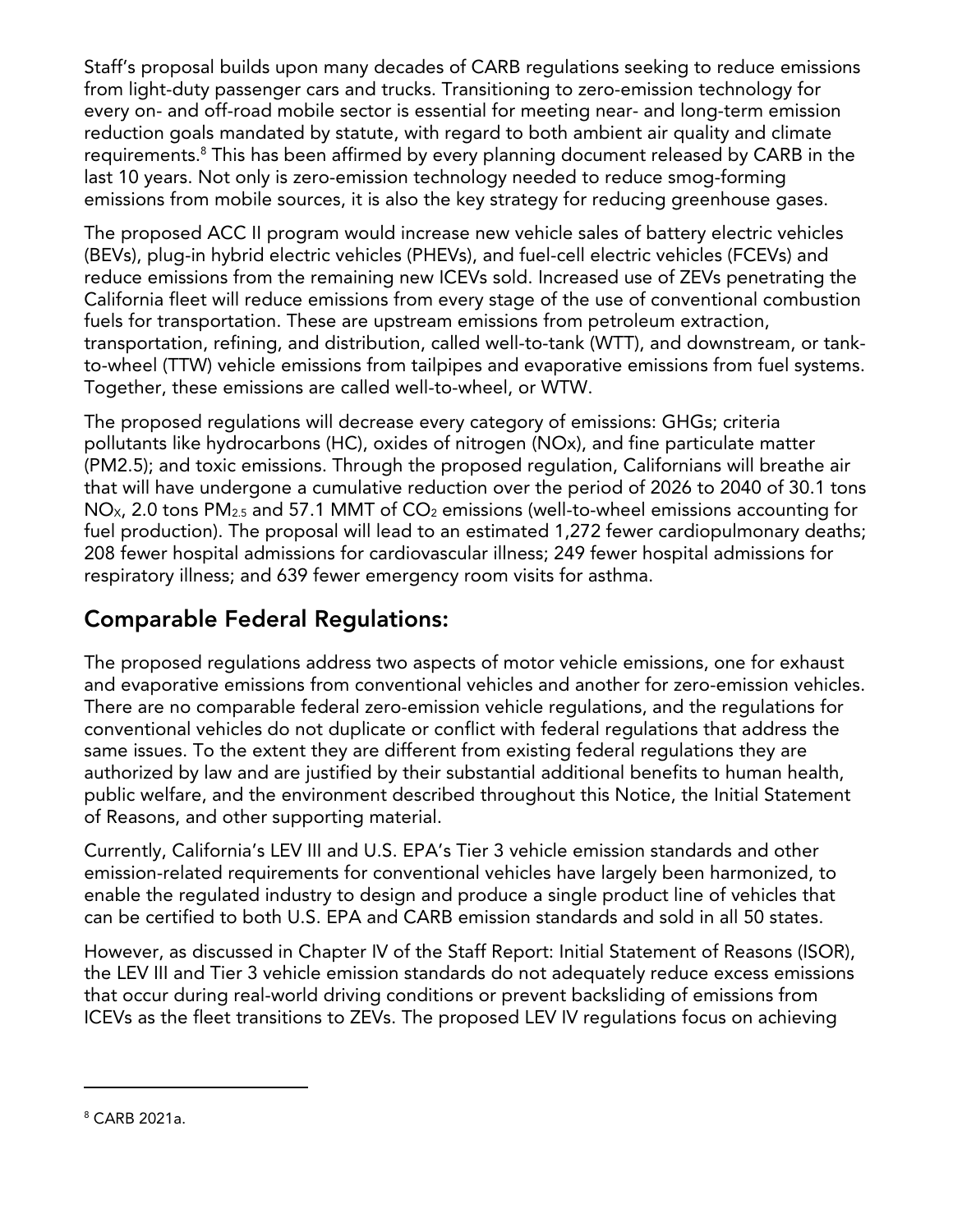additional control of emissions from light- and medium-duty vehicles under real-world driving conditions by ensuring the test procedures and standards address such conditions.

The proposed LEV IV regulations control emissions of criteria pollutants from the exhaust and fuel systems of conventional motor vehicles. They would apply to vehicles produced and delivered for sale in California beginning with the 2026 model year. They are more stringent than the existing federal Tier 3 standards for the same pollutants from motor vehicles for the 2025 and subsequent model years that were set by the U.S. EPA.<sup>[9](#page-8-0)</sup> Thus, vehicles that comply with CARB's proposed standards will comply with federal emission standards. This does not present a conflict with federal regulations because CARB's standards may be more stringent than federal standards, under a provision in the Clean Air Act that direct U.S. EPA to waive federal preemption of California's motor vehicle emission standards except under limited circumstances not present here. [10](#page-8-1) Moreover, under that provision vehicles that comply with CARB's standards are deemed to comply with federal standards for the same pollutants.[11](#page-8-2)

The proposed ZEV regulations would require manufacturers to deliver for sale increasing percentages of ZEVs and PHEVs as a portion of their overall product deliveries between model years 2026 and 2034 and reach 100-percent ZEVs in 2035 (and after). There are no comparable federal standards for sales of zero-emission vehicles. Federal and state regulations for greenhouse gas emissions from manufacturers' fleets of motor vehicles allow manufacturers to get credit for the lack of exhaust emissions from ZEVs when determining compliance.[12](#page-8-3) The ZEV regulation will facilitate compliance with federal and state greenhouse gas emission standards because emissions from ZEVs and PHEVs are considered in determining compliance with those standards.

To the extent that California's proposed LEV IV regulations differ from current federal Tier 3 regulations for the same pollutants and sources, or that the proposed ZEV regulations differ from either the current federal Tier 3 regulations or greenhouse gas emission standards, CARB has authority under state and federal law to set California's own standards to reduce emissions from motor vehicles to meet federal and state ambient air quality standards and climate change requirements and goals. It also has authority to require additional and separate reporting than required under federal law. California has plenary authority under the state and federal constitutions to protect public health and welfare. The California Health and Safety Code directs CARB to exercise this authority to reduce and eliminate harmful emissions from motor vehicles. These statutory obligations are identified in the authority citations for the proposed regulations. The federal Clean Air Act directs the Administrator of the U.S. EPA to waive federal preemption of California's motor vehicle emission standards when they meet the listed criteria, which have been met here.<sup>[13](#page-8-4)</sup>

As shown in this notice and accompanying ISOR and analyses, the cost of the state regulations is justified by the benefit to human health, public welfare, and the environment. The proposed regulations will provide significant benefits for all these factors. They will

<span id="page-8-0"></span><sup>9</sup> *Cf. Control of Air Pollution From Motor Vehicles: Tier 3 Motor Vehicle Emission and Fuel Standards*, 79 Fed. Reg. 23,414, 23,417, April 28, 2014 [federal Tier 3 standards are harmonized with CARB's current LEV III standards through model year 2025]; 40 C.F.R. § 86.1811-17.

<span id="page-8-1"></span><sup>10</sup> Clean Air Act, § 209(b), 42 U.S.C. § 7543(b).

<span id="page-8-2"></span><sup>11</sup> Clean Air Act, § 209(b)(3), 42 U.S.C. § 7543(b)(3).

<span id="page-8-3"></span><sup>12</sup> Cal. Code Regs., tit. 13, § 1961.3; 40 C.F.R. §§ 86.1818-12 [emission standards]; 86.1866-12 [value for ZEVs].

<span id="page-8-4"></span><sup>13</sup> Clean Air Act, § 209(b), 42 U.S.C. § 7543(b).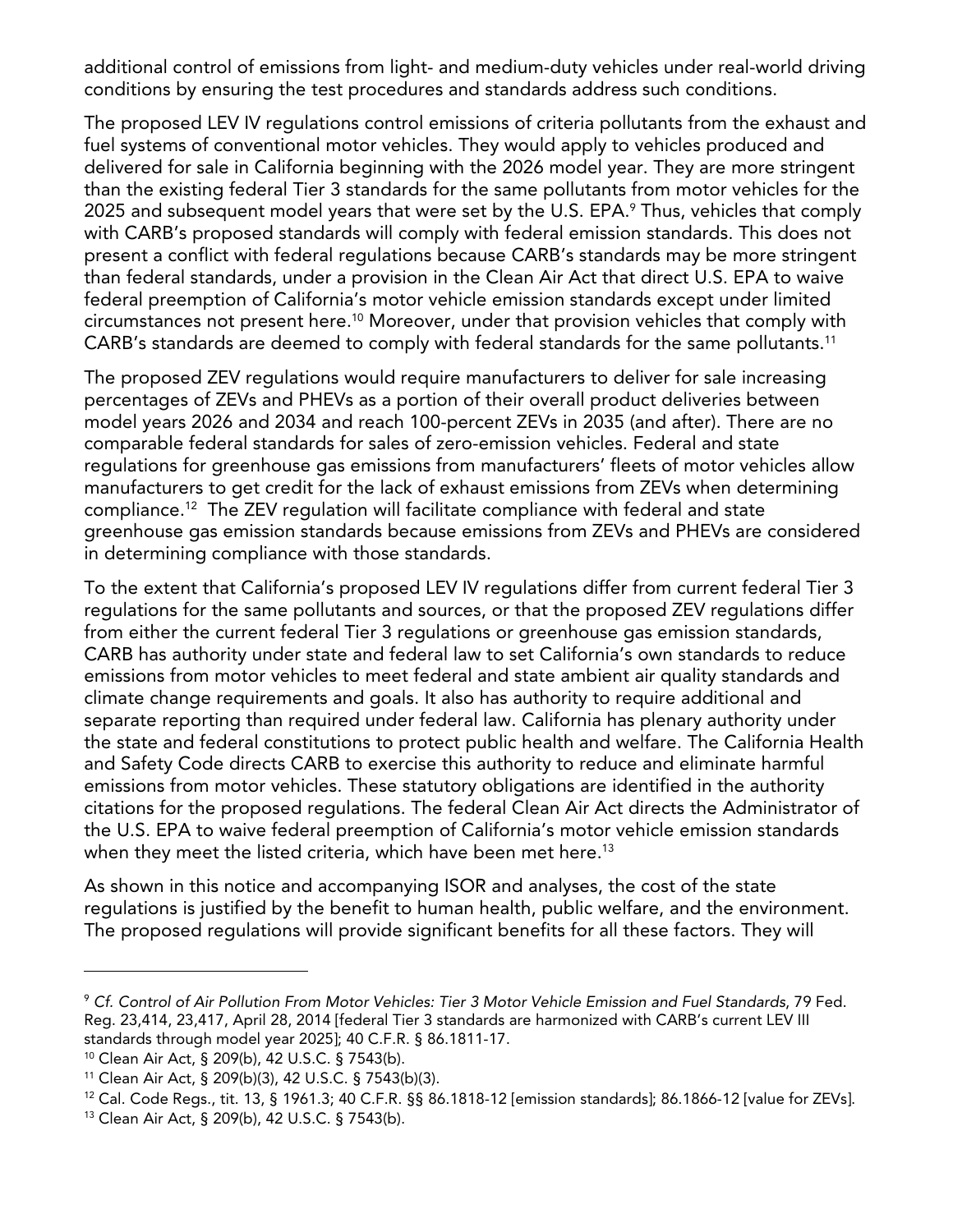reduce emissions harmful to human health and the environment. The value of the benefits outweighs the costs, and the regulations will reduce overall costs for transportation. These improvements and savings will improve the public welfare.

### **An Evaluation of Inconsistency or Incompatibility with Existing State Regulations (Gov. Code, § 11346.5, subd. (a)(3)(D)):**

During the process of developing the proposed regulatory action, CARB conducted a search of any similar regulations on this topic and concluded these regulations are neither inconsistent nor incompatible with existing state regulations. They build upon, amend, and further existing state regulations of the same emission sources to reduce emissions beyond existing regulations.

# **Disclosure Regarding the Proposed Regulation**

### **Fiscal Impact/Local Mandate Determination Regarding the Proposed Action (Gov. Code, § 11346.5, subds. (a)(5)&(6)):**

The determinations of the Board's Executive Officer concerning the costs or savings incurred by public agencies and private persons and businesses in reasonable compliance with the proposed regulatory action are presented below.

Under Government Code sections 11346.5, subdivision (a)(5) and 11346.5, subdivision (a)(6), the Executive Officer has determined that the proposed regulatory action, through the purchase of new vehicles meeting the proposed standards, **would** create costs and savings to any State agency (although not in the current fiscal year), **would not** create costs or savings in federal funding to the State, and **would** create costs and savings to any local agency or school district (although not in the current fiscal year), whether or not reimbursable by the State under Government Code, title 2, division 4, part 7 (commencing with section 17500), or other nondiscretionary cost or savings to State or local agencies.

#### *Cost to any Local Agency or School District Requiring Reimbursement under section 17500 et seq.:*

The costs of the regulation, as passed through to local government through the purchase of new vehicles, are not reimbursable by the State pursuant to Government Code, title 2, division 4, part 7 (commencing with section 17500) for several reasons. Foremost, they do not impose costs because they result in next savings from the total cost of ownership of vehicles.<sup>[14](#page-9-0)</sup> To the extent they impose costs at the time of purchase, the proposed regulations apply generally to private and public entities, so they do not impose unique new requirements on the state and local agencies and are not a reimbursable mandate.[15](#page-9-1) Further, they do not mandate a new program or a higher level of service of an existing program on local agencies or school districts. Public agencies are not required by the regulation to purchase vehicles. They do so at their own option. Therefore, the regulation does not impose

<span id="page-9-0"></span><sup>14</sup> State Administrative Manual, § 6606.

<span id="page-9-1"></span><sup>15</sup> *County of Los Angeles v. State of California*, 43 Cal. 3d 46 (1987).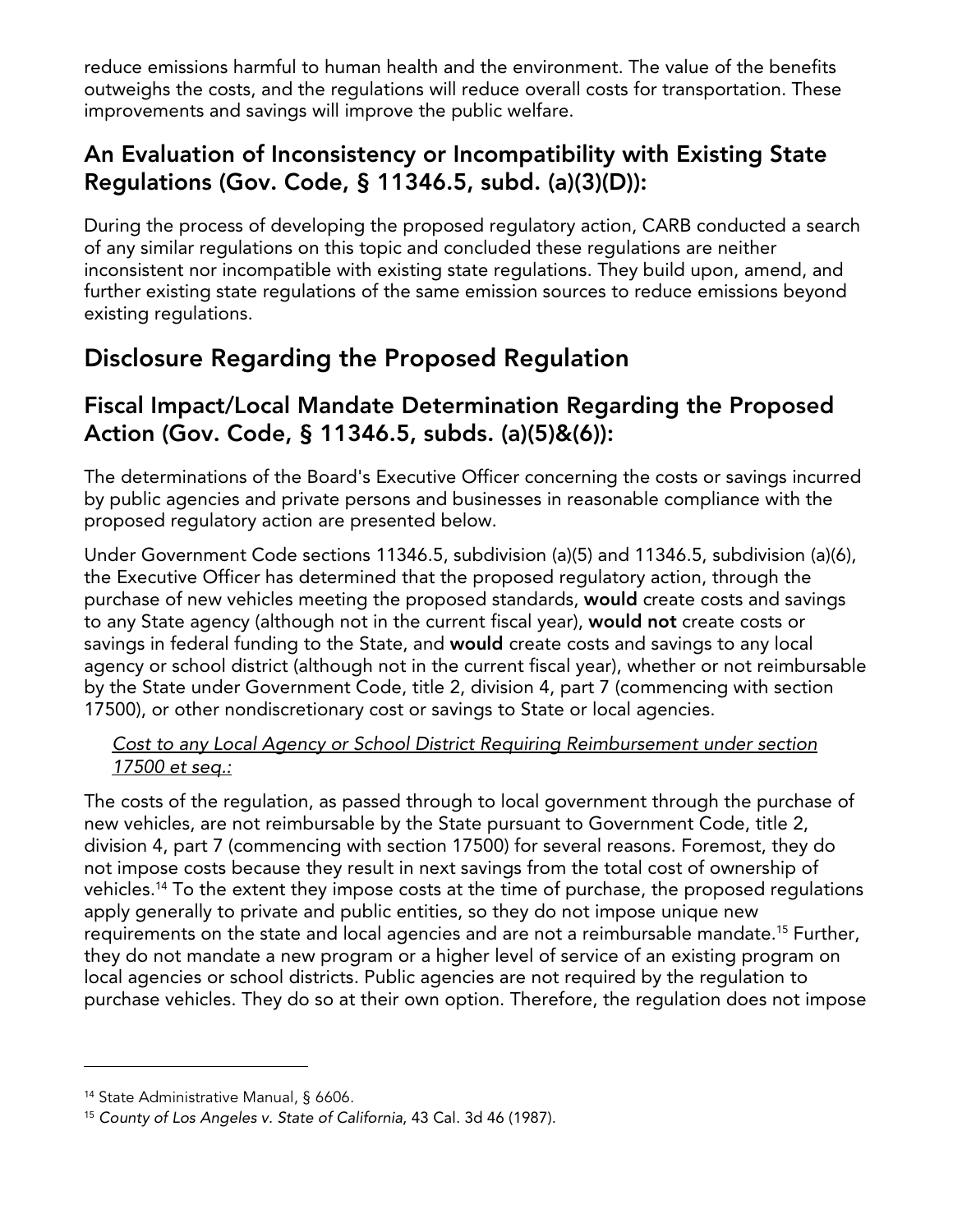"costs mandated by the state" under section 17514 of the California Government Code.[16](#page-10-0) Costs are also not reimbursable when they may be fully financed by local agencies raising their own fees.[17](#page-10-1) Local government may raise fees, if needed, to address the costs of this regulation. Therefore, this is not a reimbursable mandate.

The State, counties, and cities could see some changes to revenue due to the Proposed Regulation. Many cities and counties in California levy a Utility Users Tax on electricity. By increasing the amount of electricity used, there will be an increase in the amount of utility user tax revenue collected. Fuel taxes on gasoline fund transportation improvements at the State, county, and local levels. Displacing gasoline fuel with electricity will decrease the amount of gasoline dispensed in the State, resulting in a reduction in fuel tax revenue.

#### *Cost or Savings for State Agencies:*

From 2026 to 2040, the net impact of the Proposed Regulation to State Agencies is a cost of \$940.4 million. This consists of \$14.9 billion in decreased gasoline tax revenue, but this is partially offset by \$132 million in increased energy resources fee revenue and \$12.1 billion in registration and license fee revenue.<sup>[18](#page-10-2)</sup> This foregone revenue, which supports important government programs, may eventually be replaced by revenue from other sources, in which case these negative impacts to local governments would be diminished.

#### *Other Non-Discretionary Costs or Savings on Local Agencies:*

From 2026 to 2040, the net impact of the Proposed Regulation on local government is an approximate cost of \$12.2 billion. This is primarily driven by a decrease in gasoline sales and excise tax revenue of \$19.5 billion, but this is partially offset by an increase in utility user fee revenue of \$4.9 billion. This foregone revenue, which supports important government programs, may eventually be replaced by revenue from other sources, in which case these negative impacts to local governments would be diminished.

Housing Costs (Gov. Code, § 11346.5, subd. (a)(12)):The Executive Officer has also made the initial determination that the proposed regulatory action will not have a significant effect on housing costs. The only reasonably foreseeable impact on housing is an indirect cost for a vehicle owner that decides to installing electric vehicle supply equipment (EVSE, or a charger). This contributes to the net benefit in total cost of ownership for ZEVs and arguably increases the value of the property by adding a tangible improvement. The regulations do not impose any building standards, which are defined under Health and Safety Code section 18909.

<span id="page-10-0"></span><sup>16</sup> *County of Contra Costa vs. State of California*, 177 Cal App 3d 62.79 (1986).

<span id="page-10-1"></span><sup>17</sup> See, e.g., *Clovis Unified School Dist. v. Chiang* (2010) 188 Cal App. 4th 794, 812; *Connell v. Superior Court* (1997) 59 Cal. App. 4th 382, 397-403; *County of Fresno v. State of California* (1991) 53 Cal. 3d 482, 487-88; Gov. Code, § 17556, subd. (d).

<span id="page-10-2"></span><sup>&</sup>lt;sup>18</sup> Additional revenues in this category result from the Zero-Emission Registration Fee and the Vehicle License Fees, due to the vehicles becoming more costly at time of purchase.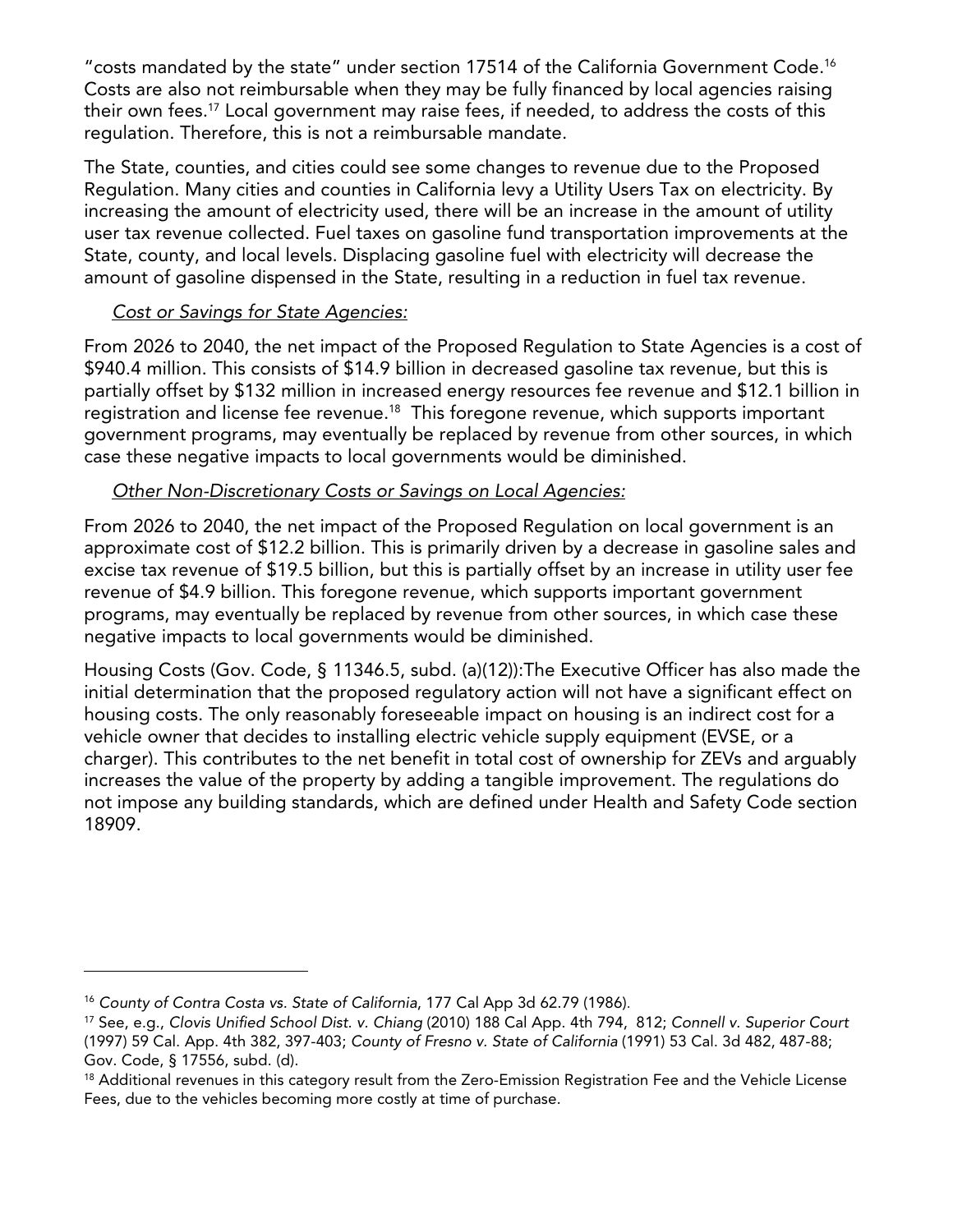### **Significant Statewide Adverse Economic Impact Directly Affecting Business, Including the Ability to Compete (Gov. Code, §§ 11346.3, subd. (a), 11346.5, subd. (a)(7), 11346.5, subd. (a)(8)):**

The Executive Officer has made an initial determination that the proposed regulatory action would not have a significant statewide adverse economic impact directly affecting businesses, including the ability of California businesses to compete with businesses in other states, or on representative private persons. Both California and out-of-state vehicle manufacturers will face the same requirements if they are to sell vehicles in California. Therefore, there is no resulting competitive disadvantage. The proposed regulations are not anticipated to affect the ability of California businesses that purchase ZEVs to compete with other states. Although there are estimated to be increased purchase costs for ZEVs in the early model years, there are substantial cost savings for operating BEVs. The proposed regulations are also not anticipated to result in a competitive disadvantage to service, repair, and refueling businesses. These businesses typically serve local markets and do not compete with businesses in other states.

### **Major Regulation: Statement of the Results of the Standardized Regulatory Impact Analysis (Gov. Code, § 11346.3, subd. (c)):**

**I**n January 2022, CARB submitted a Standardized Regulatory Impact Analysis (SRIA) to the Department of Finance (DOF) for its review. CARB has updated the SRIA since the original submittal. The revisions are discussed below and in the ISOR, Section X.

(A) The creation or elimination of jobs within the state.

The Proposed Amendments are estimated to result in an initial decrease in employment growth that is less than 0.2 percent of baseline employment and begins to diminish towards the end of the regulatory horizon. In 2040, the proposed regulations are estimated to result in job gains of 24,926 positions, primarily in the services, manufacturing and constructions sectors and 64,730 jobs foregone predominantly in the retail and government sectors. The net job impact of the proposed regulations in 2040 is estimated to 39,804 jobs foregone.

(B) The creation of new businesses or the elimination of existing businesses within the state.

The trend of increasing demand for electricity in the electric power sector similarly sees large increases in sales, but its services are provided primarily by existing utilities. New utilities are not expected to be created to meet this increased demand. The decreasing trend in demand for gasoline has the potential to result in the elimination of businesses in this industry and downstream industries, such as gasoline stations and vehicle repair businesses, if sustained over time. The vehicle repair and maintenance service industry is estimated to see negative impacts, including dealerships that have service departments, as ZEVs become a greater portion of the fleet. This trend would suggest that the number of businesses providing the services may decrease along with the reduced demand.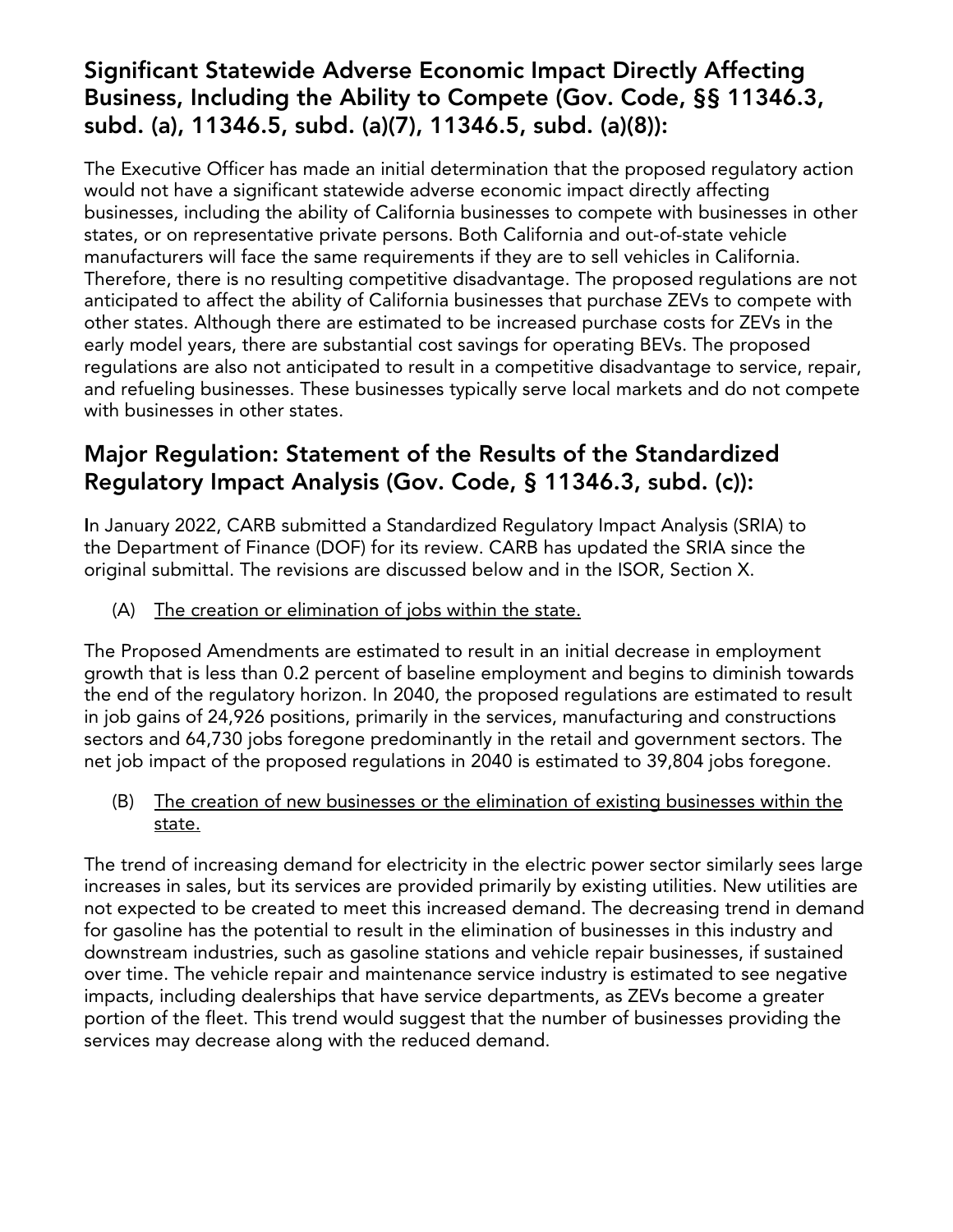#### (C) The competitive advantages or disadvantages for businesses currently doing business within the state.

While CARB is not aware of any evidence of the extent to which this is occurring under existing requirements, automakers that are already producing ZEVs may have an advantage in growing market share under more stringent ZEV requirements over manufacturers that have not yet come to market with a widely available product. Though some consumers may be holding out for a specific manufacturer's product, many consumers will purchase products that have wide distribution networks. As the requirements increase towards 100-percent ZEVs, this advantage may decline as every automaker invests in ZEV technology and products at a wide scale.

#### (D) The increase or decrease of investment in the state.

Private domestic investment consists of purchases of residential and nonresidential structures and of equipment and software by private businesses and nonprofit institutions. It is used as a proxy for impacts on investments in California because it provides an indicator of the future productive capacity of the economy.

The relative changes to growth in private investment for the proposed regulations show a decrease of private investment of about \$689 million in 2030, which trends positive resulting in an increase of about \$4.88 billion by 2040. Overall, there is a cumulative increase of \$10.9 billion from 2026-2040.

#### (E) The incentives for innovation in products, materials, or processes.

The manufacturer sales requirement for ZEVs as part of ACC II provides flexibilities, giving manufacturers the incentive to innovate and identify lower cost strategies for achieving the zero-emission requirement. For example, manufacturers are allowed to comply by selling ZEVs across multiple vehicle classifications, allowing each manufacturer to focus on products and areas of the market where they typically compete. Innovations leading to lower cost ZEV models likely will result in increased sales within the mass market. Additionally, manufacturers are incentivized to innovate and bring ZEV models to secure their place in popular or growing vehicle segments, responding to the requirement for the entire market to reach 100 percent in 2035.

(F) The benefits of the regulations, including, but not limited to, benefits to the health, safety, and welfare of California residents, worker safety, and the state's environment and quality of life, among any other benefits identified by the agency.

The proposed regulation would increase new vehicle sales of BEVs, PHEVs and FCEVs through and after 2035 and reduce emissions from the remaining new ICEVs. Increased use of ZEVs penetrating the California fleet will reduce tailpipe and evaporative as well as upstream fuel production GHG, criteria (HC, NOx, PM2.5), and toxic emissions. Through the proposed regulation, California will see a cumulative reduction over the period of 2026 to 2040 of 30.1 tons  $NO_{X}$ , 2.0 tons  $PM_{2.5}$  and 57.1 MMT of  $CO_{2}$  emissions (well-to-wheel emissions accounting for fuel production). The proposal will lead to 1,272 fewer cardiopulmonary deaths; 208 fewer hospital admissions for cardiovascular illness; 249 fewer hospital admissions for respiratory illness; and 639 fewer emergency room visits for asthma statewide.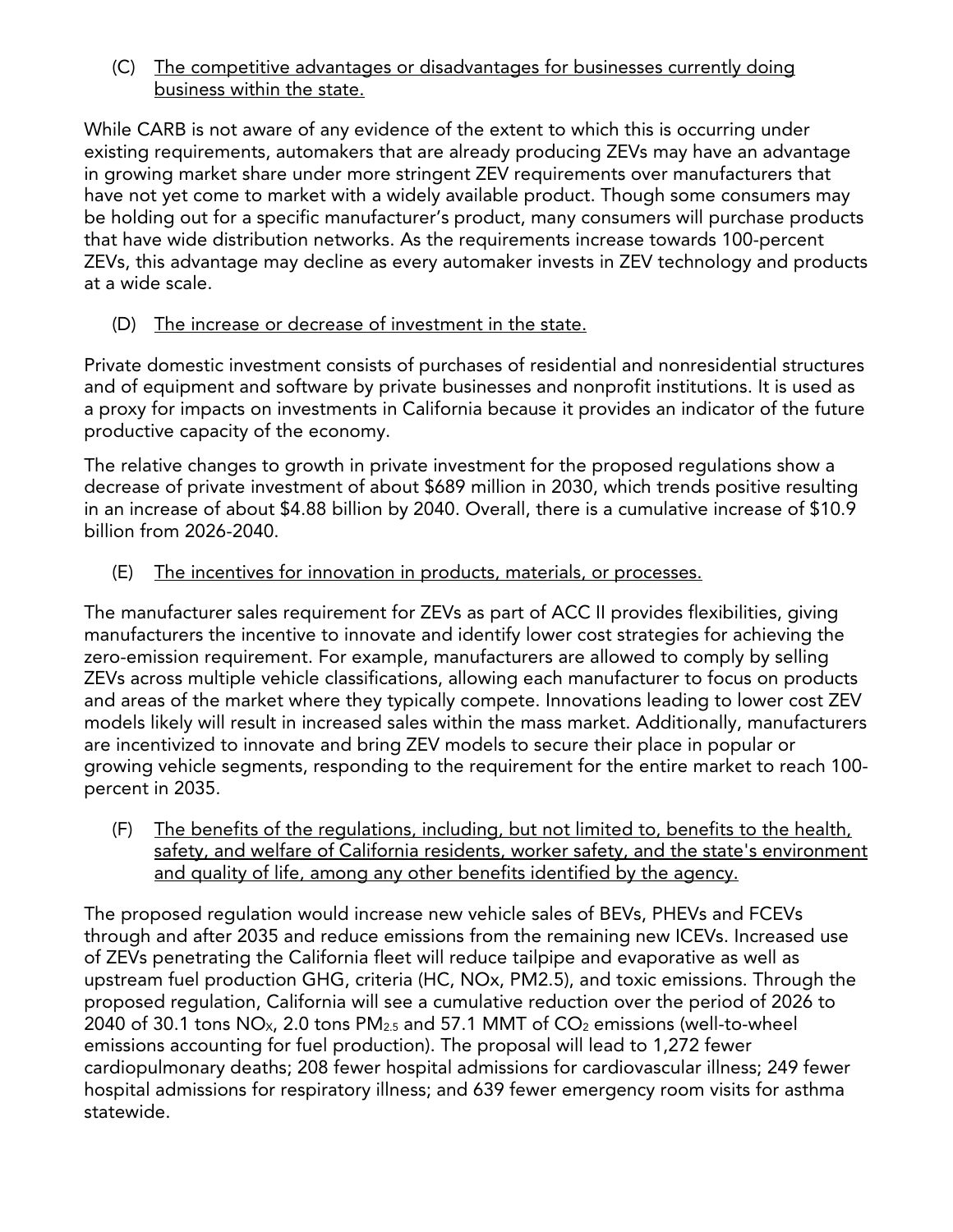#### (G) Department of Finance Comments on the SRIA and CARB's Responses.

CARB responds as follows to the comments of DOF on the SRIA prepared for the proposed regulations, as required by Government Code section 11346.5, subdivision (a)(10).

**DOF Comment:** The SRIA assumes that, without the regulations, ZEVs make up a constant 12 percent of new vehicle sales starting in 2030, after increasing from 10.7 percent in 2026. However, this is inconsistent with current market trends and existing state regulations and manufacturers' commitment towards electrification. The share of ZEVs in California increased from 0.5 percent in 2011 to 12.4 percent in 2021 (based on the California Energy Commission's (CEC) New ZEV Sales dashboard). The baseline should continue to reflect an increasing share of ZEV sales beyond 2030 or the SRIA should provide a justification for assuming a constant share, as the current approach likely overestimates costs and benefits.

**Staff response:** Traditionally, CARB staff estimate baseline projections of varying electric and other zero-emission vehicle technologies from what is expected as minimum compliance by automakers with California's ZEV regulation. The most recent version of CARB's vehicle fleet inventory used in the SRIA analysis, EMFAC2021, includes ZEV and PHEV sales from historic Department of Motor Vehicle (DMV) records for 2010 through 2019, and then projections for future years. The sales trends in EMFAC2021 show a growth in sales that can largely be attributed to the ZEV Regulation and automaker compliance, along with estimates from consumer-choice modeling of how buyers will respond to new vehicle market prices up to 2030. Although in recent years sales of ZEVs and PHEVs annually are higher than what is minimally required by the industry in each particular year, automakers rely on banked compliance credits for future year flexibility as ZEV Regulation requirements become stronger. In short, higher ZEV sales are a form of compliance but for use in a future model year.

However, for the revised analysis in this staff proposal, as described in Chapter X.A.2 of the accompanying ISOR, staff updated the ZEV technology fractions in the California baseline fleet based on new nationwide ZEV sales projections presented in the U.S. EPA Final Rule to Revise Existing National GHG Emissions Standards for Passenger Cars and Light Trucks Through Model Year 2026.[19](#page-13-0) With this rulemaking, the U.S. EPA implemented new, more stringent GHG vehicle emission standards and estimated higher nationwide ZEV penetration rates in the future light-duty vehicle fleet to comply with them. CARB staff then adjusted the nationwide sales to reflect California's higher-than-average ZEV penetration rates. The result is a ZEV baseline projection that exceeds what is seen in today's California market, as well as the projections in EMFAC2021. CARB staff flatline this projection from 2026 model year onwards, consistent with adopted regulations that reach maximum stringency in 2026 and flatline.

**DOF Comment:** The SRIA assumes that private sector adoption of charging infrastructure will occur at a voluntary rate commensurate with the regulated new ZEV sales volume. Slower adoption may hinder consumers' willingness to purchase ZEVs and faster adoption may accelerate the rate at which benefits are realized. The SRIA should include a sensitivity

<span id="page-13-0"></span><sup>19</sup> 86 Fed. Reg. 74,434, Dec. 30, 2021.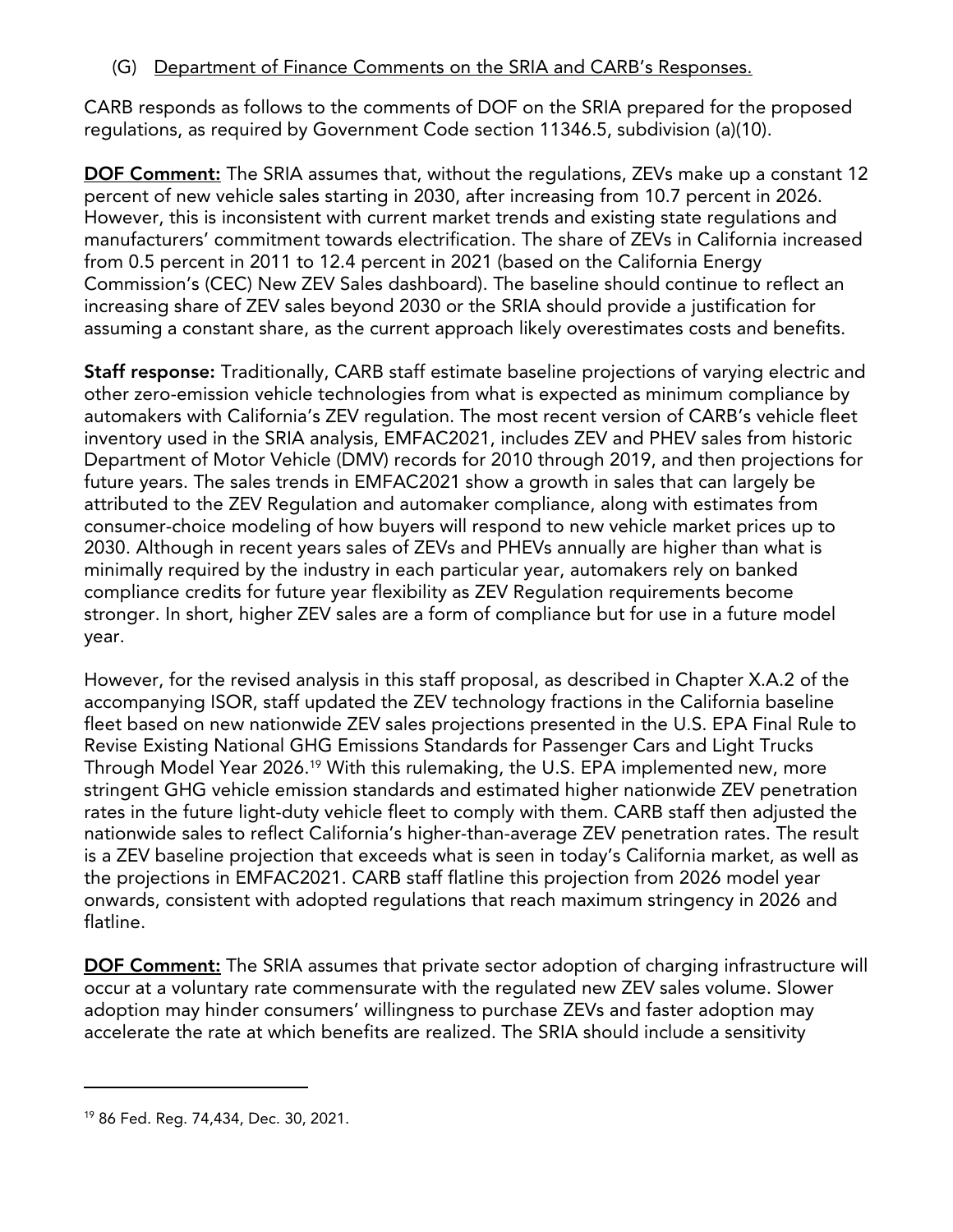analysis to show how impacts may vary under different infrastructure adoption scenarios or justify the current adoption rate assumption.

**Staff response:** Alternative 1 in the ACC II SRIA was chosen in part to reflect potential slower ZEV sales as a result of consumer barriers such as ZEV fueling infrastructure. This alternative is based on survey data that showed 30 percent of survey respondents rejected considering electric vehicle technology and showed hesitation in purchasing ZEVs or PHEVs.<sup>[20](#page-14-0)</sup> Although this is a survey of vehicle buyers in early 2015, an important reason in survey response hesitation was limited access to fueling infrastructure.

CARB staff do not have methods to estimate specific ZEV sales as a function of available ZEV fueling infrastructure. Therefore, staff believe the Alternative 1 in the SRIA is sufficient to document a sensitivity of ZEV sales that could occur if charging and hydrogen infrastructure challenges arise. However, as described earlier in the main report, staff are encouraged by the substantial public infrastructure investments proposed with Federal and State funds and believe that supports the feasibility of the main proposal.

Separate from this alternative, staff did evaluate varying fueling costs for BEV owners with and without home charging access, which represents different cost impacts from alternative uses of fueling infrastructure. This was described in the appendix of the SRIA, and example results of select BEV owners are shown in Section 3.5 of the SRIA. Specifically, when accounting for higher public fueling costs for a BEV owner without access to cheaper home electricity, the ten-year overall savings was projected to be \$5,109 for a 2035 model year BEV, while the BEV driver with home refueling saved \$6,683 over the same time period. This shows that varying use of charging infrastructure, and the corresponding varying prices for electricity, affect driver savings, but that BEV ownership is advantageous in both bounding cases.

**DOF Comment:** The SRIA should disclose assumptions regarding the potential for refiners to increase gasoline exports as a result of domestic demand for gasoline decreasing, as this would lead to smaller benefits from reduced upstream emissions.

**Staff response:** In Section 2.1.4 of the SRIA, staff described the emission impacts from the production and delivery of fuel (upstream emission impacts). As DOF notes, CARB staff assumed oil well and gasoline refinery production would decline proportionately to gasoline demand in-state as a result of the regulation. However, in Figure 3 of that section in the SRIA, the portion of upstream emission impacts associated with each fuel type is itemized. By looking at the "liquid fuels" data in this figure, the reader can see the level of in-state emissions that would not be reduced if oil and refinery activity were to continue under baseline conditions, instead of declining (a bounding condition relative to CARB staff's assumption).

Although staff cannot predict fuel provider operation decisions in future years, several recent California refinery changes provide indications of what fuel providers may do as gasoline demand declines. As gasoline and diesel demand dropped during the early period of the

<span id="page-14-0"></span><sup>&</sup>lt;sup>20</sup> Kurani et al 2016. Kurani, Kenneth, Nicolette Caperello, and Jennifer Tyree Hapegeman. 2016. "New Car Buyers' Valuation of Zero-Emission Vehicles: California." Accessed October 18, 2021. *[https://ww2.arb.ca.gov/sites/default/files/2020-04/12\\_332\\_ac.pdf](https://ww2.arb.ca.gov/sites/default/files/2020-04/12_332_ac.pdf)*.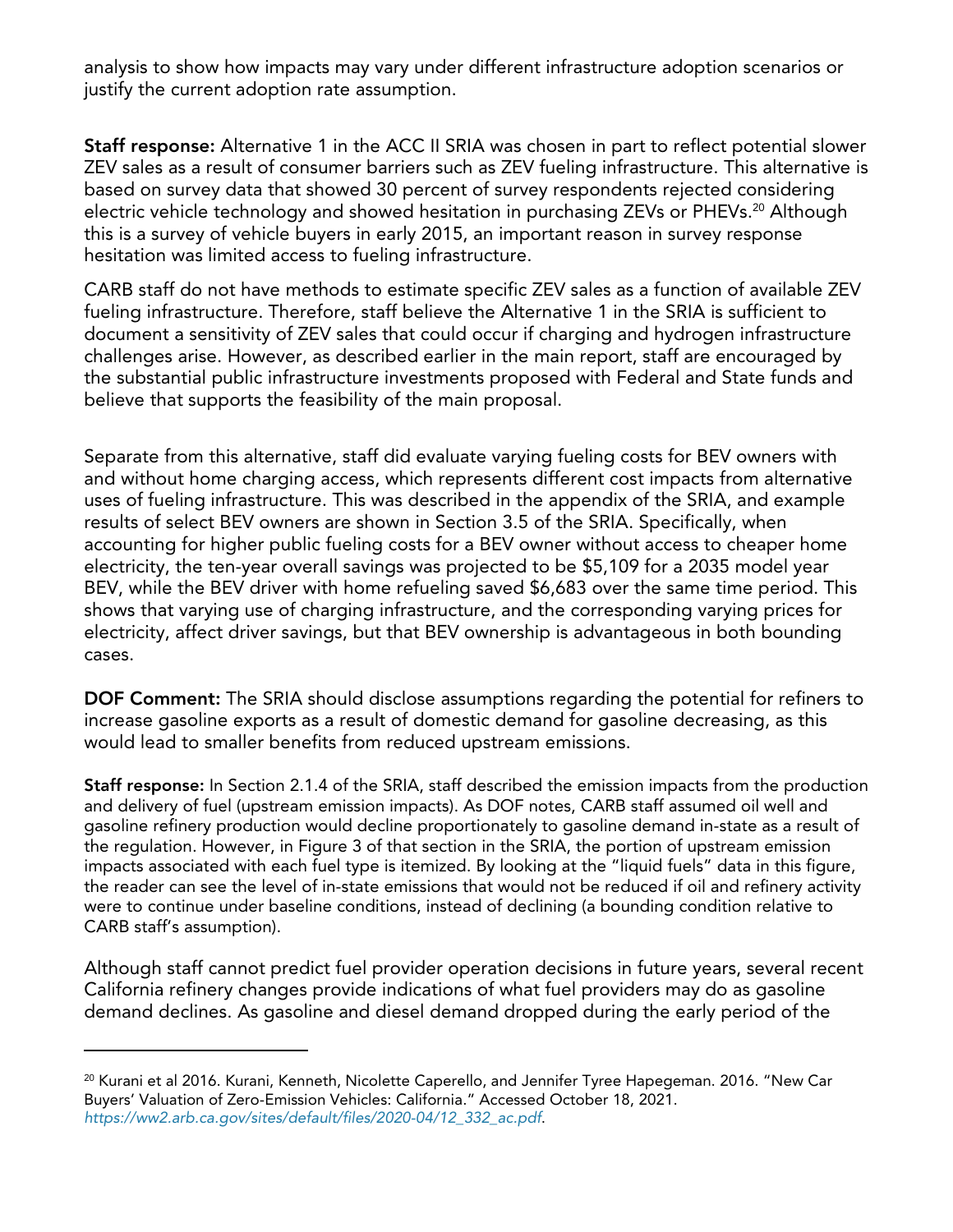Covid-19 pandemic, the Marathon California refinery completely shut down instead of exporting fuel to other markets. Marathon is not restarting the refinery as the demand rises again, and instead is starting the permit process to entirely change the facility to produce renewable diesel (RD).<sup>[21](#page-15-0)</sup> Similarly, the SF Rodeo refinery in California is planning to shut down and is planning to shift to RD or possibly renewable jet fuel. It is not planning to export excess capacity.<sup>[22](#page-15-1)</sup>

**DOF Comment:** The SRIA should discuss why the "mid-demand" scenario from the CEC's gasoline price projections is most representative despite significant anticipated reductions in gasoline demand, and the price trajectory of gasoline is assumed to be the same under the baseline and with the regulations.

**Staff response:** The "mid-demand" scenario was chosen as a reasonable scenario for this assessment because ex-ante we don't have any knowledge of which of the three scenarios is more likely. Therefore, staff chose the mid-scenario, to avoid being overly pessimistic or overly optimistic. Based on CEC's presentation of IEPR Transportation Energy Forecast<sup>[23](#page-15-2)</sup> and on staff-level discussions between CARB and CEC, we understand that the difference in the gasoline price forecast across the three different scenarios is exogenous to the level electricity demand. This is why, counter-intuitively, the gasoline prices are higher in the "high [electricity]-demand" scenario, even though there is less gasoline demand relative to the middemand scenario. The "high-demand" scenario therefore, represents a gasoline price forecast that is most favorable to ZEV users, but not one that is most likely.

Staff does recognize that the significant reduction in gasoline demand has the potential to affect the price trajectory of gasoline in the future. However, trying to predict this effect is complex, and not something staff are able to do quantitatively. Gasoline prices will depend on the behavior of the world oil market, decisions of California refineries, and many other factors. To help better understand how much vehicle purchase behavior depends on increased vehicle prices and fuel cost-savings, staff has added an additional sensitivity analysis in Appendix D. This analysis suggests that even in a situation where ZEV buyers completely exclude any consideration of fuel savings, there is still a minimal change in ZEV purchases even with the increased vehicle cost.<sup>[24](#page-15-3)</sup> This bounding exercise suggests that even in the eventuality that there is a decreased price trend for gasoline, it is not expected to have a significant impact on overall ZEV sales.

**DOF Comment:** Comprehensive estimates of disparate impacts must be included. a. Other groups of small businesses disproportionately impacted.

**Staff response:** CARB staff do not have specific information on how the purchase and ownership of ZEVs will create disproportionate impacts on small businesses. The change in

<span id="page-15-0"></span><sup>21</sup> Marathon 2021. Marathon Petroleum. *[https://www.marathonpetroleum.com/Newsroom/Company-](https://www.marathonpetroleum.com/Newsroom/Company-News/Marathon-Petroleum-to-Proceed-with-Conversion-of-Martinez-Refinery-to-Renewable-Fuels-Facility/)[News/Marathon-Petroleum-to-Proceed-with-Conversion-of-Martinez-Refinery-to-Renewable-Fuels-Facility/](https://www.marathonpetroleum.com/Newsroom/Company-News/Marathon-Petroleum-to-Proceed-with-Conversion-of-Martinez-Refinery-to-Renewable-Fuels-Facility/)*

<span id="page-15-1"></span><sup>22</sup> Fallas 2021. *<https://www.phillips66.com/newsroom/rodeo-renewed-right-project-at-the-right-time>*

<span id="page-15-2"></span><sup>23</sup> CEC 2021. California Energy Commission. *[https://www.energy.ca.gov/event/workshop/2021-12/session-2](https://www.energy.ca.gov/event/workshop/2021-12/session-2-iepr-commissioner-workshop-electricity-and-natural-gas-demand) [iepr-commissioner-workshop-electricity-and-natural-gas-demand](https://www.energy.ca.gov/event/workshop/2021-12/session-2-iepr-commissioner-workshop-electricity-and-natural-gas-demand)*

<span id="page-15-3"></span> $24$  Appendix D, Table 10 shows that the reduction in vehicle sales, without considering ZEV skepticism, is only reduced by as much as 0.8% in 2034.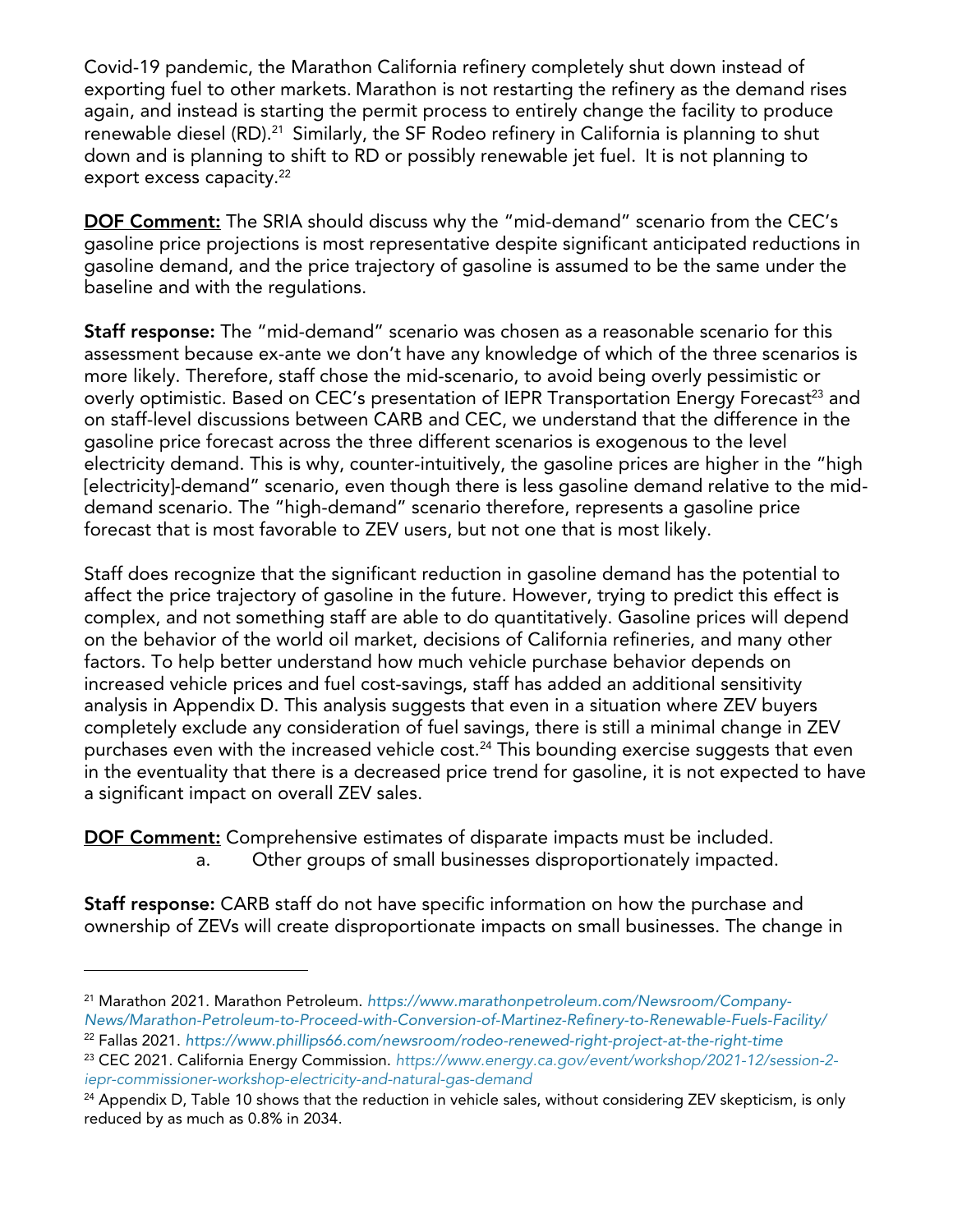costs for company fleets are directly proportional to the number of vehicles each company owns. Although there are increased purchase costs in the early model years, for BEVs, there are substantial cost savings for operating BEVs. It is possible that some small businesses may lack sufficient access to capital to cover the increased purchase cost regardless of vehicle operating savings that occur at later times, but CARB does not have data to evaluate these unique business cases. Further, it is possible some businesses (large or small) cannot rely on BEVs given the nature of fleet operations and the use of their vehicles, and instead will need to rely on PHEVs that provide a gasoline fuel option. PHEVs are not projected to have vehicle ownership cost savings over a ten-year period, and also are projected to have higher incremental purchase costs. However, CARB staff believe BEV technology is evolving rapidly, will serve the vast majority of company fleet needs in the earlier years, and ultimately meet all fleet needs.

Separately, CARB is aware of potential impacts to independent transportation-related business that currently provide retail services or repairs for conventional vehicles. In addition to what was described in Section 2.2 of the SRIA ("Benefits to Typical Businesses" such as Tier 1 suppliers and ZEV fueling providers), and Section 5.3.1 of the SRIA ("California Employment Impacts" including gasoline station retail operations), the proposed regulation has a provision intended to benefit independent vehicle repair services (as compared to franchise auto dealer repair shops). Moreover, businesses may adapt to market demands, such as gasoline stations becoming ZEV charging facilities and expanding related retail services to generate revenue, consistent with the current practice of many gasoline stations of selling retail and convenience products as a dominant profit center.<sup>[25](#page-16-0)</sup> The ZEV Assurance provision that will require automakers to disclose service information is intended to make it easier for independent service businesses to transition to servicing ZEVs by reducing information barriers, such as data access and costs for employee training.

b. Some state and local government entities may be disproportionately impacted.

**Staff response:** CARB staff are not able to precisely predict how the purchase and ownership of ZEVs may disproportionately impact state government agencies. State law (SB 498) already requires that no later than fiscal year 2024-205 the Department of General Services ensure 50-percent of light-duty vehicles purchased by state agencies are zero-emissions. Agencies for which ZEV purchases accelerate due to the proposed regulation may initially have increased purchase costs in the early model years, but there are also substantial cost savings for operating BEVs, which should ultimately benefit California residents by reducing state government vehicle costs. The State departments that own the greatest number of light-duty vehicles include the California Highway Patrol, Corrections and Rehabilitation, Fish and Wildlife, General Services, and Transportation. In 2019, these departments each owned over 10 percent of the non-disposed and non-confidential LDVs within the California State

<span id="page-16-0"></span><sup>25</sup> Cockett 2021. Cockett, Z., *Why most gas stations don't make money from selling gas*, *<https://thehustle.co/the-economics-of-gas-stations/>* Sept. 12, 2021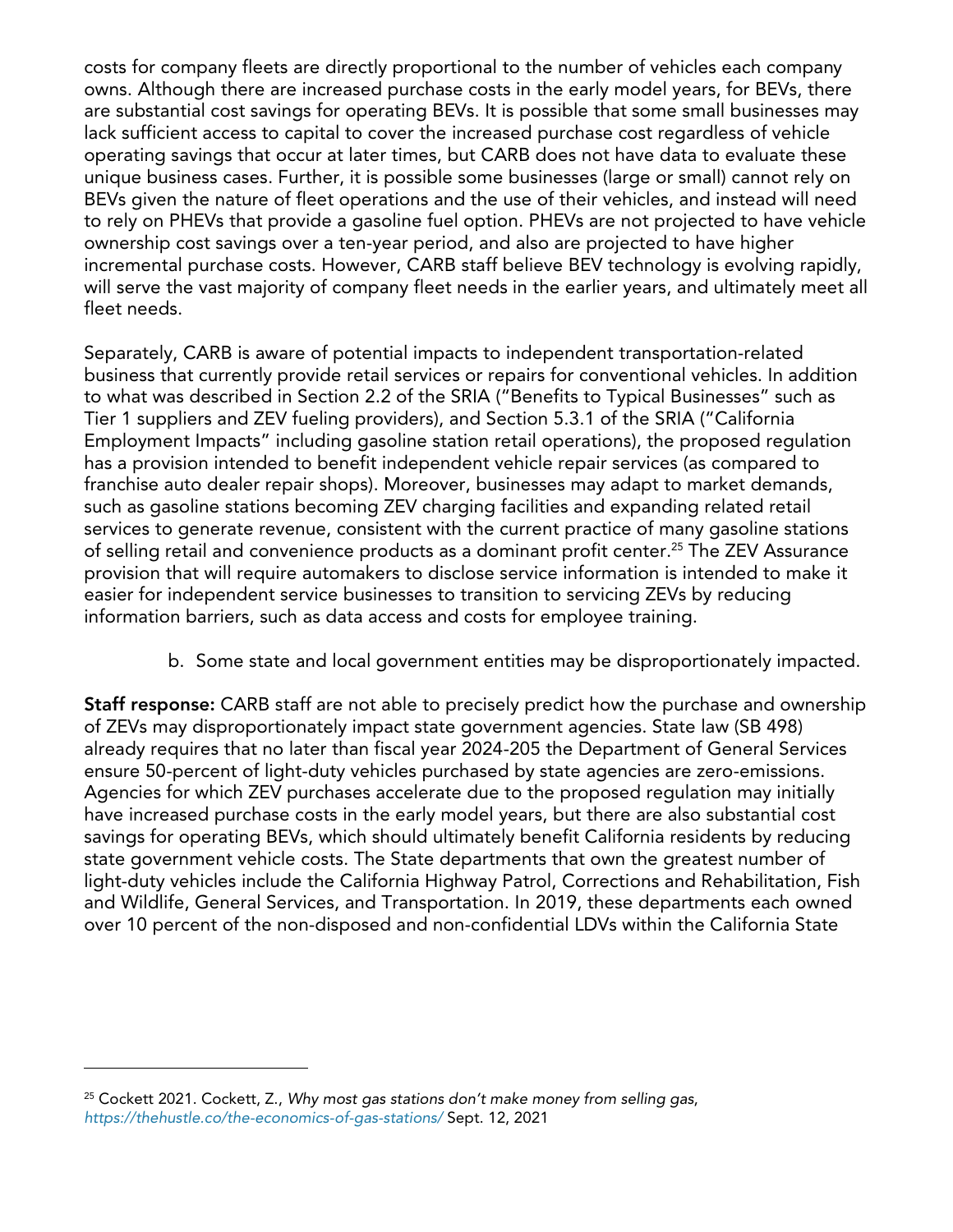Vehicle Fleet.<sup>[26](#page-17-0)</sup> Overall, the State government is estimated to have net savings in total cost of ownership (TCO) from ZEVs of \$230.7 million from 2026-2040).[27](#page-17-1)

CARB staff do not have specific information on how the purchase and ownership of ZEVs will create disproportionate impacts on local government agencies. The change in costs for local government fleets are directly proportional to the number of vehicles each county, city, or district owns. Although there are increased purchase costs in the early model years, for BEVs, there are substantial cost savings for operating BEVs, which is a benefit to residents of these localities.

c. Potential for disproportionate impacts on lower income individuals.

**Staff response:** As described in Chapter IX of the ISOR, ZEVs can be cheaper to own and maintain than conventional vehicles, reducing transportation costs that comprise a disproportionate share of spending for lower-income Californians. Proposed ZEV assurance and technical requirements enhance the likelihood that ZEVs will be more affordable, making them more likely to be used in place of conventional vehicles and thus reducing emissions. This includes a required convenience cord from automakers that can reduce the cost for home charging access, as well as a standardized fast charge port that will make charging infrastructure investments more efficient, which may lead to lower public charging costs.

Annual costs of ownership for BEVs specifically can be low, resulting in substantial savings, depending on the size of the BEV (vehicle class and battery size). A BEV passenger car with a range of 300-miles is less expensive than the comparable conventional vehicle in all ten years of ownership studied, and for the range of model years evaluated. Specifically, for both the 2026 model year and 2035 model year 300-mile BEV, the annual fuel and maintenance savings offset the annual loan costs of the vehicle purchase, even when accounting for higher electricity prices with a driver that solely relies on public charging prices.<sup>[28](#page-17-2)</sup> These savings from ZEVs relative to income are significantly higher for low-income households, Black, Indigenous, and People of Color, and households in areas with higher levels of pollution.<sup>[29](#page-17-3)</sup> Furthermore, cost reductions in new ZEVs could also lead to decreased used ZEV prices and cost parity for low-income households, where the higher rates of depreciation for first owners

<span id="page-17-0"></span><sup>&</sup>lt;sup>26</sup> DGS 2021. California Department of General Services. California State Fleet, 2015-2019. *<https://data.ca.gov/dataset/california-state-fleet>* January 6, 2021. Accessed March 28, 2022.

<span id="page-17-1"></span><sup>27</sup> Based on \$129.1 million in vehicle cost and \$359.8 million in operational savings (see Form 399 Attachment, Table 39).

<span id="page-17-2"></span><sup>&</sup>lt;sup>28</sup> Note these trends are not observed with the PHEV and FCEV passenger vehicles evaluated.

<span id="page-17-3"></span><sup>&</sup>lt;sup>29</sup> ICCT 2021a. Bauer, G., Hsu, C., Lutsey, N. The International Council on Climate and Transportation. When might lower-income drivers benefit from electric vehicles? Quantifying the economic equity implications of electric vehicle adoption. *<https://theicct.org/publications/EV-equity-feb2021>* February 2021. Accessed January 31, 2022.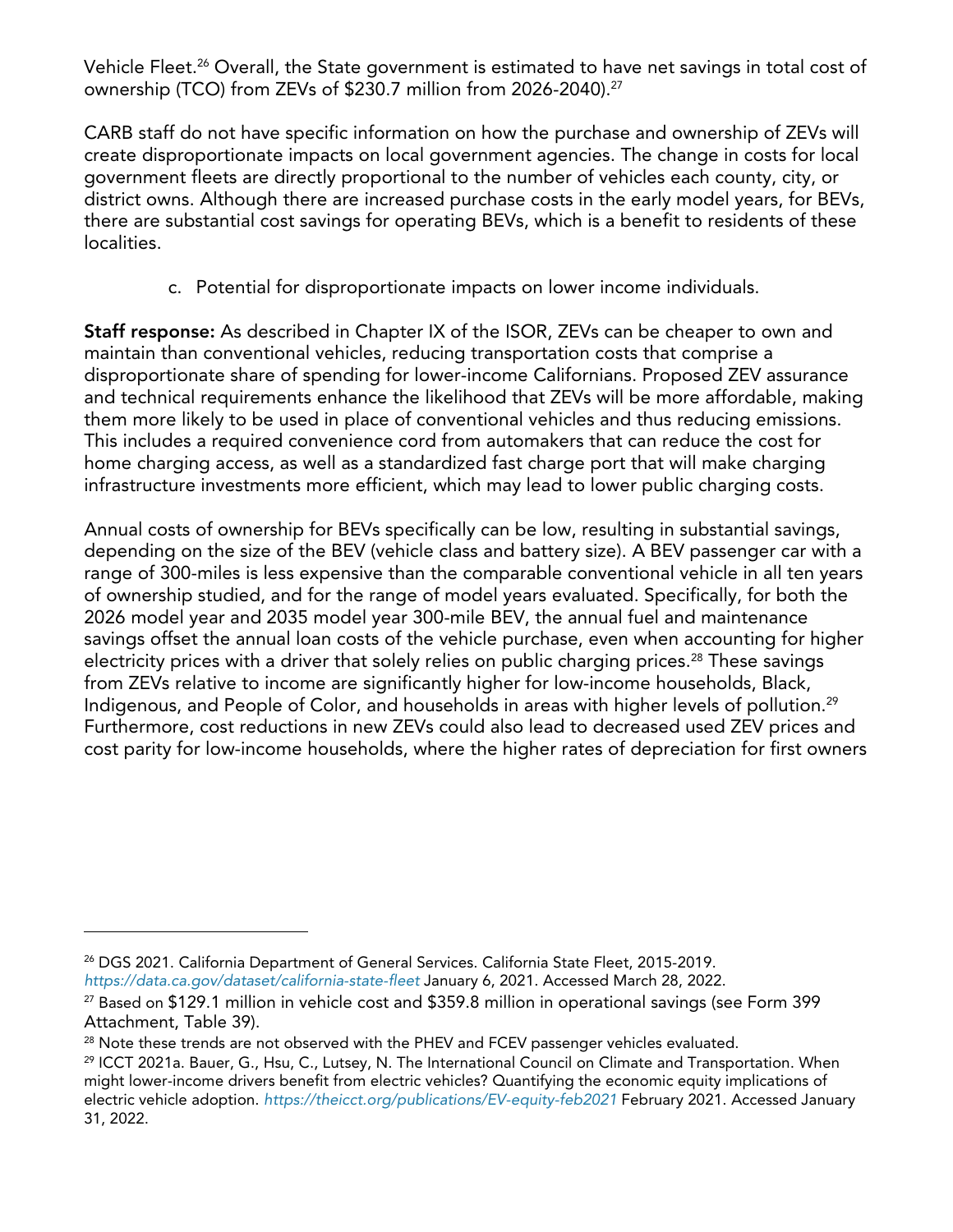will lead to larger benefits for second owners.<sup>[30](#page-18-0)[31](#page-18-1)</sup> For details of the costs in these examples, refer to the BEV300 "without a home charger" in total cost of ownership tables, and the figures in Chapter IX of the ISOR.

Knowing the potential of ZEVs for positive distributional impacts, CARB's light-duty vehicle funding programs will likely shift to a further focus on harder to reach consumer segments and used vehicles, providing more benefit to communities with environmental justice concerns.[32](#page-18-2) Additionally, the regulation seeks to work in tandem with incentives and other programs to advance access to ZEVs for lower-income Californians. Staff are proposing regulatory incentives for automakers that take action to help improve environmental justice and equity outcomes as described in section III.C.5. Optional environmental justice vehicle values offered under the proposed ZEV regulation of the ACC II program are aimed at complementing CARB's equity incentive programs. These actions include providing ZEVs and PHEVs at a discount to community clean mobility programs; retaining used ZEVs after leases in the California market for low-income vehicle purchasing and finance assistance programs; and offering lower-priced new ZEVs to the market. These optional provisions will help increase affordable access to ZEVs, particularly in communities with environmental justice concerns in California.

### **Business Reporting is Necessary for the Health, Safety, and Welfare (Gov. Code, §§ 11346.5, subd. (a)(11); 11346.3, subd. (d)):**

In accordance with Government Code sections 11346.5, subdivisions (a)(11) and 11346.3, subdivision (d), the Executive Officer finds the reporting requirements of the proposed regulatory action which apply to businesses are necessary for the health, safety, and welfare of the people of the State of California. The various reports required by the proposed regulations ensure that CARB has the information it needs about the emissions performance of the vehicles produced and delivered for sale in California to verify compliance with the regulations. In this way, CARB will be able to confirm that emissions are reduced as intended.

### **Cost Impacts on Representative Private Persons or Businesses (Gov. Code, § 11346.5, subd. (a)(9)):**

In developing this regulatory proposal, CARB staff evaluated the potential economic impacts on representative private persons or businesses. These impacts are described more fully in the accompanying Economic and Fiscal Impact Statement, Form 399, for the proposed regulations.

<span id="page-18-1"></span>Understanding and Supporting the Used Zero-Emission Vehicle Market. *[https://theicct.org/wp](https://theicct.org/wp-content/uploads/2021/12/ZEVA-used-EVs-white-paper-v2.pdf)[content/uploads/2021/12/ZEVA-used-EVs-white-paper-v2.pdf](https://theicct.org/wp-content/uploads/2021/12/ZEVA-used-EVs-white-paper-v2.pdf)* December 2021. Accessed January 31, 2022. <sup>32</sup> CARB 2021. California Air Resources Board. Proposed Fiscal Year 2021-22 Funding Plan for Clean

<span id="page-18-0"></span><sup>30</sup> Busch 2021. Busch, C. Energy Innovation Policy & Technology LLC. Used Electric Vehicles Deliver Consumer Savings Over Gas Cars: Policy Implications and Total Ownership Cost Analysis for Non-Luxury Used Cars Available To California Consumers Today. *[https://energyinnovation.org/wp-content/uploads/2021/06/Used-](https://energyinnovation.org/wp-content/uploads/2021/06/Used-Electric-Vehicles-Deliver-Consumer-Savings-Over-Gas-Cars.pdf)[Electric-Vehicles-Deliver-Consumer-Savings-Over-Gas-Cars.pdf](https://energyinnovation.org/wp-content/uploads/2021/06/Used-Electric-Vehicles-Deliver-Consumer-Savings-Over-Gas-Cars.pdf)* June 2021. Accessed January 31, 2022. <sup>31</sup> ICCT 2021b. Tankou, A., Lutsey, N., & Hall, D. The International Council on Climate and Transportation.

<span id="page-18-2"></span>Transportation Incentives. *[https://ww2.arb.ca.gov/sites/default/files/2021-10/fy21-22\\_fundingplan.pdf](https://ww2.arb.ca.gov/sites/default/files/2021-10/fy21-22_fundingplan.pdf)* Released October 2021. Accessed January 31, 2022.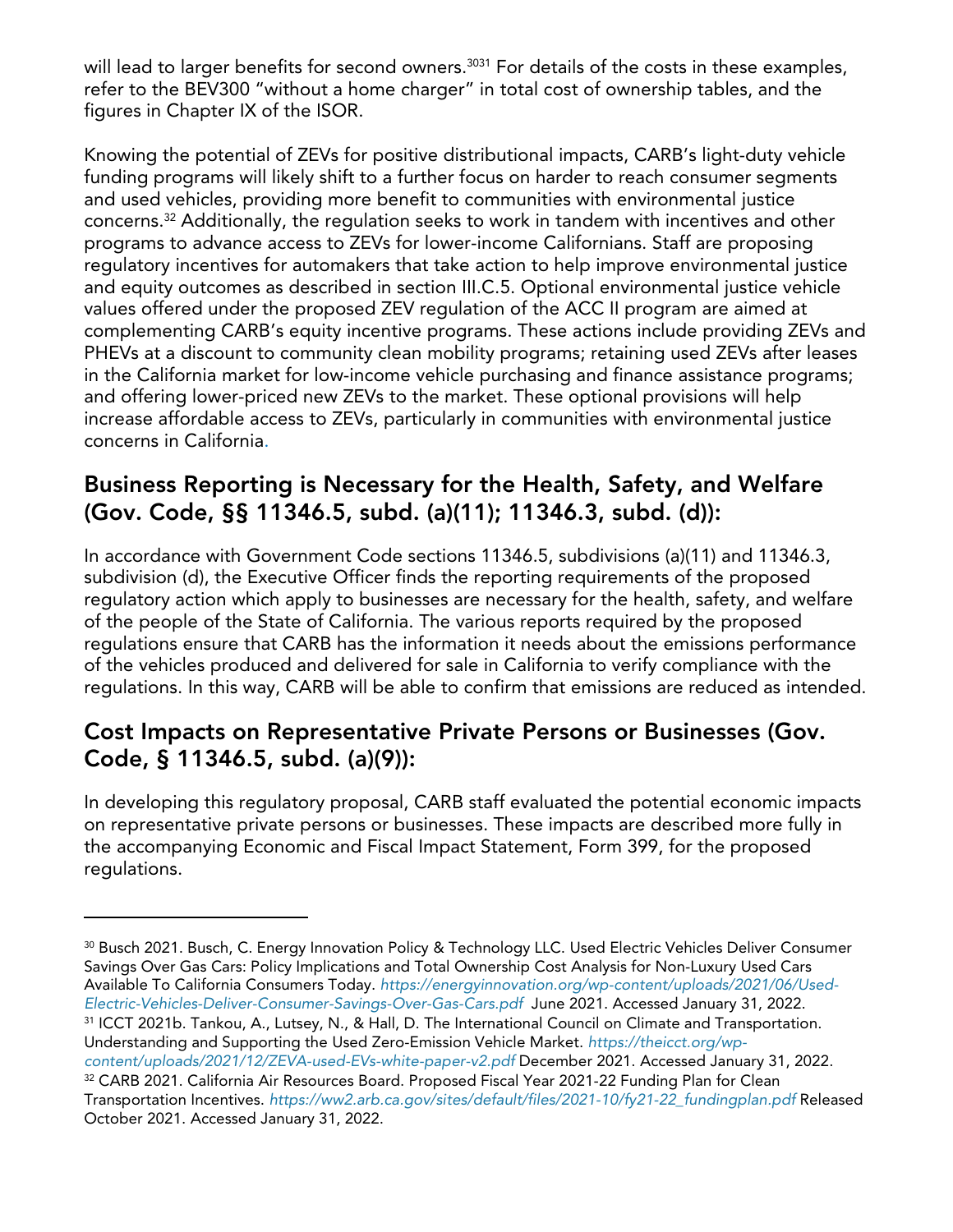The primary businesses affected by the Proposed Regulation are manufacturers that sell onroad light-duty vehicles in the State of California. At this time, there are 26 companies that would be subject to this regulation. All major manufacturers are based outside of California except Tesla, and none are small businesses. The cost to manufacturers will be high per vehicle in the early years, but significantly decrease over time by 2035.

CARB is not aware of any cost impacts that a representative private person or business would necessarily incur in reasonable compliance with the proposed action. Indirectly affected are California consumers that buy new vehicles and eventually used vehicles. Between 2026 and 2040, the Proposed Regulation is estimated to result in additional costs to businesses of \$30.2 billion, or \$2.0 billion on average per year. For a representative individual or business buying a vehicle subject to the proposed regulations once they are fully implemented, the average initial cost increase (vehicle cost plus sales tax) is estimated to be about \$1,460. The ongoing operating costs (electricity, hydrogen fuel, insurance, and registration are estimated to be \$399 per year and once accounting for cost-savings (gasoline, maintenance & repair, and vehicle-to-grid services), results in a net savings of \$298 per year.

The total cost of ownership (TCO) is also estimated for individuals and entities purchasing these vehicles. Such entities will incur increased vehicle costs as summarized above but will generate vehicle operational cost savings that outweigh the costs. For a ZEV in 2035, the initial savings are nearly immediate and cumulative savings over ten years exceed \$7,500. Overall, between 2026 and 2040, the TCO is estimated to be a net cost savings, statewide, of \$81.8 billion, or \$5.9 billion on average per year.

# **Effect on Small Business (Cal. Code Regs., tit. 1, § 4, subds. (a) and (b)):**

For the reasons explained in the accompanying Economic and Fiscal Impact Statement, the Executive Officer has also determined under California Code of Regulations, title 1, section 4, that the proposed regulatory action would not affect small businesses. The proposed LEV regulations do not apply directly to small businesses. Staff is proposing changes to the California Service Information Regulation, California Code of Regulations, section 1969, that are expected to increase participation of small independent repair shops in servicing ZEVs through the transition to ZEV technologies.

# **Consideration of Alternatives (Gov. Code, § 11346.5, subd. (a)(13)):**

Before taking final action on the proposed regulatory action, the Board must determine that no reasonable alternative considered by the Board, or that has otherwise been identified and brought to the attention of the Board would be more effective in carrying out the purpose for which the action is proposed, would be as effective and less burdensome to affected private persons than the proposed action, or would be more cost-effective to affected private persons and equally effective in implementing the statutory policy or other provisions of law. As explained in the accompanying ISOR, the proposed regulations are the most effective and least burdensome means of achieving the purposes of the proposal.

### **State Implementation Plan Revision**

If adopted by CARB, CARB plans to submit the proposed regulatory action to the U.S. EPA for approval as a revision to the California State Implementation Plan (SIP) required by the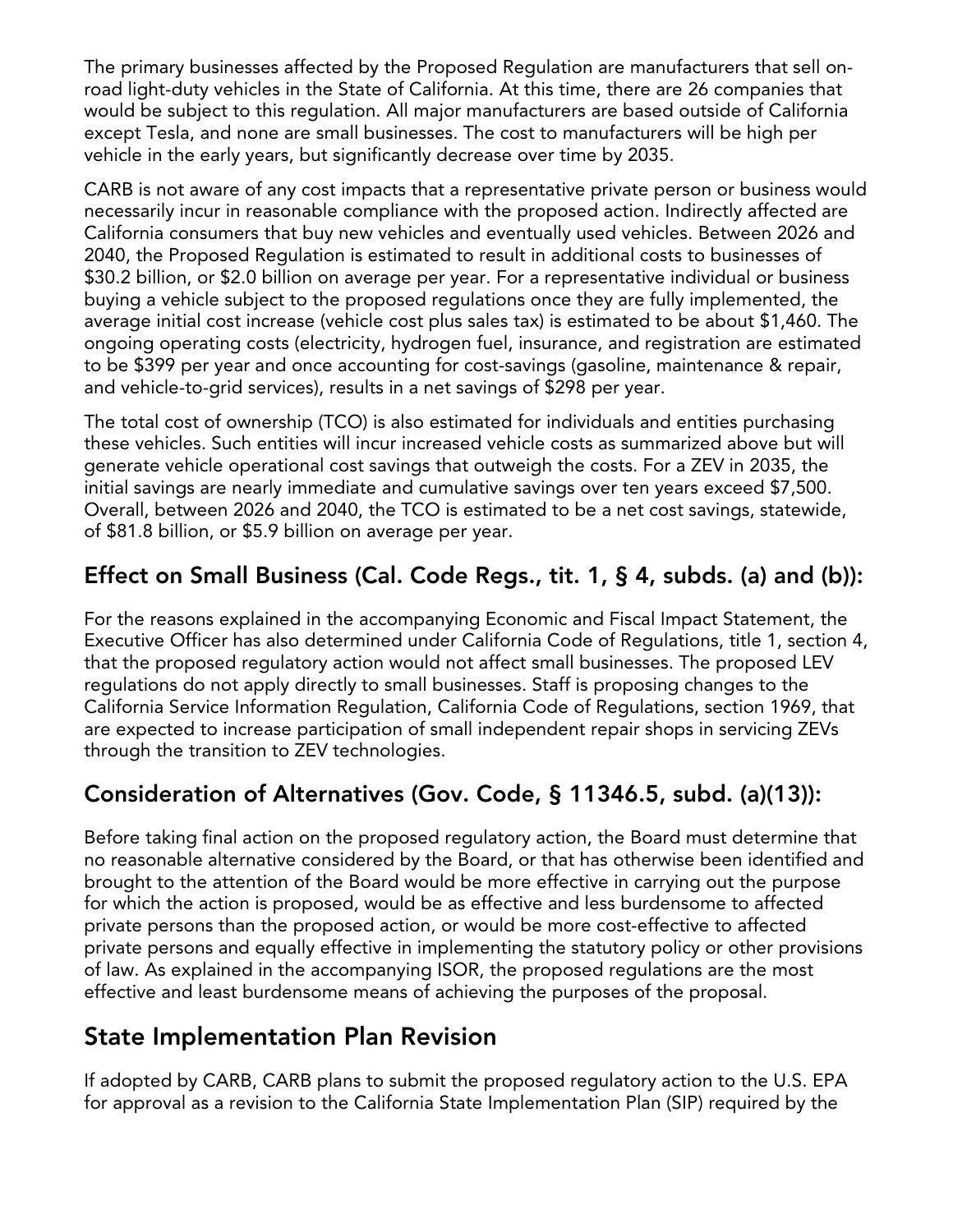federal Clean Air Act (CAA). The adopted regulatory action would be submitted as a SIP revision because it amends regulations intended to reduce emissions of air pollutants in order to attain and maintain the National Ambient Air Quality Standards promulgated by U.S. EPA pursuant to the CAA.

# **Environmental Analysis**

CARB, as the lead agency for the proposed regulations, has prepared a draft environmental analysis (EA) under its certified regulatory program<sup>[33](#page-20-0)</sup> to comply with the requirements of the California Environmental Quality Act (CEQA). [34](#page-20-1) The draft EA assesses the potential for significant adverse and beneficial environmental impacts associated with the proposed actions and provides a programmatic environmental analysis of the reasonably foreseeable compliance responses that could result from implementation of the proposed regulations.

The EA concluded implementation of the proposed regulations could result in: beneficial impacts to air quality (long-term operational) and greenhouse gas emissions; less than significant impacts, or no impacts, to energy demand, land use, mineral resources, population and housing, public services, recreation, and wildfire; and potentially significant adverse impacts to aesthetics, agricultural and forest resources, air quality (short-term construction related), biological resources, cultural resources, geology and soils, hazards and hazardous materials, hydrology and water quality, noise and vibration, transportation, tribal cultural resources, and utilities and service systems.

The draft EA, included as Appendix E to the ISOR, is entitled *Draft Environmental Analysis for the Proposed Advanced Clean Car II Program*. Written comments on the draft EA will be accepted during a 45-day public review period starting on April 15, 2022 and ending on May 31, 2022.

# **Special Accommodation Request**

Consistent with California Government Code section 7296.2, special accommodation or language needs may be provided for any of the following:

- · An interpreter to be available at the hearing;
- · Documents made available in an alternate format or another language; and
- · A disability-related reasonable accommodation.

To request these special accommodations or language needs, please contact the Clerks' Office at *[cotb@arb.ca.gov](mailto:cotb@arb.ca.gov)* or (916) 322-5594 as soon as possible, but no later than ten business days before the scheduled Board hearing. TTY/TDD/Speech to Speech users may dial 711 for the California Relay Service.

Consecuente con la sección 7296.2 del Código de Gobierno de California, una acomodación especial o necesidades lingüísticas pueden ser suministradas para cualquiera de los siguientes:

<span id="page-20-0"></span><sup>&</sup>lt;sup>33</sup> California Code of Regulations, title 17, sections 60000 through 60008.

<span id="page-20-1"></span><sup>34</sup> *See* Public Resources Code § 21080.5.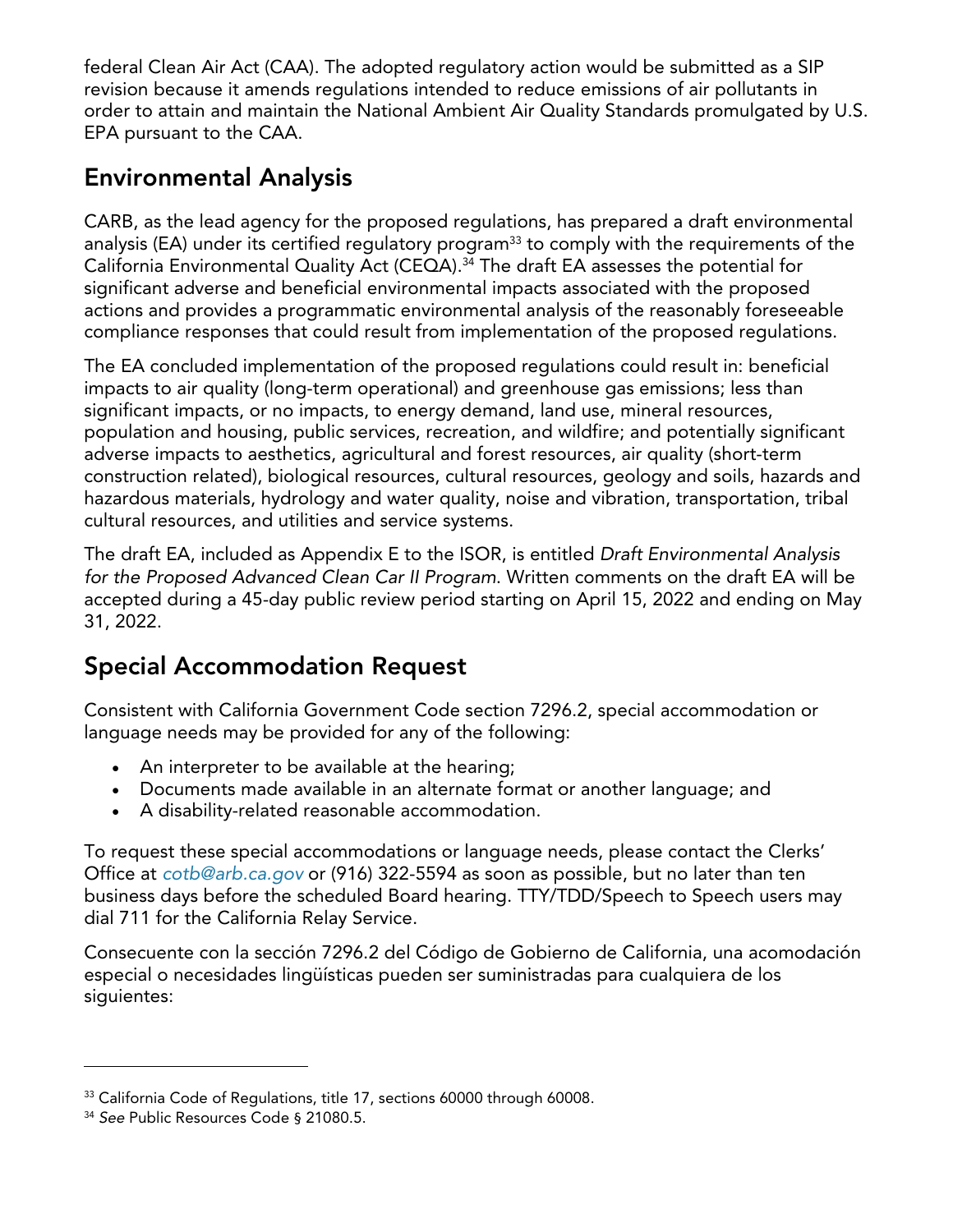- · Un intérprete que esté disponible en la audiencia;
- · Documentos disponibles en un formato alterno u otro idioma; y
- · Una acomodación razonable relacionados con una incapacidad.

Para solicitar estas comodidades especiales o necesidades de otro idioma, por favor llame a la oficina del Consejo al *[cotb@arb.ca.gov](mailto:cotb@arb.ca.gov)* o (916) 322-5594 lo más pronto posible, pero no menos de 10 días de trabajo antes del día programado para la audiencia del Consejo. TTY/TDD/Personas que necesiten este servicio pueden marcar el 711 para el Servicio de Retransmisión de Mensajes de California.

# **Agency Contact Persons**

Inquiries concerning the substance of the proposed regulatory action may be directed to the agency representative Anna Wong, Manager, ZEV Market Advancement Section, at (279) 208-7203 or (designated back-up contact) Shobna Sahni, Chief, New Vehicle/Engines Program Branch, at (951) 542-3369.

# **Availability of Documents**

CARB staff has prepared a ISOR as required under the Administrative Procedure Act for the proposed regulatory action, which includes a summary of the economic and environmental impacts of the proposal. The report is entitled: Public Hearing to Consider Proposed Advanced Clean Cars II Regulations.

Copies of the ISOR and the full text of the proposed regulatory language, may be accessed on CARB's website listed below, on Tuesday, April 12, 2022. Please contact Bradley Bechtold, Regulations Coordinator, at *[bradley.bechtold@arb.ca.gov](mailto:bradley.bechtold@arb.ca.gov)* or (279) 208-7266 if you need physical copies of the documents.

Because of current travel, facility, and staffing restrictions, the California Air Resources Board's offices have limited public access. Pursuant to Government Code section 11346.5, subdivision (b), upon request to the aforementioned Regulations Coordinator, physical copies would be obtained from the Public Information Office, California Air Resources Board, 1001 I Street, Visitors and Environmental Services Center, First Floor, Sacramento, California, 95814.

Further, the agency representative to whom non-substantive inquiries concerning the proposed administrative action may be directed is Bradley Bechtold, Regulations Coordinator, (279) 208-7266. The Board staff has compiled a record for this rulemaking action, which includes all the information upon which the proposal is based. This material is available for inspection upon request to the contact persons.

# **Hearing Procedures**

The public hearing will be conducted in accordance with the California Administrative Procedure Act, Government Code, title 2, division 3, part 1, chapter 3.5 (commencing with section 11340).

Following the public hearing, the Board may vote on a resolution directing the Executive Officer to: make any proposed modified regulatory language that is sufficiently related to the